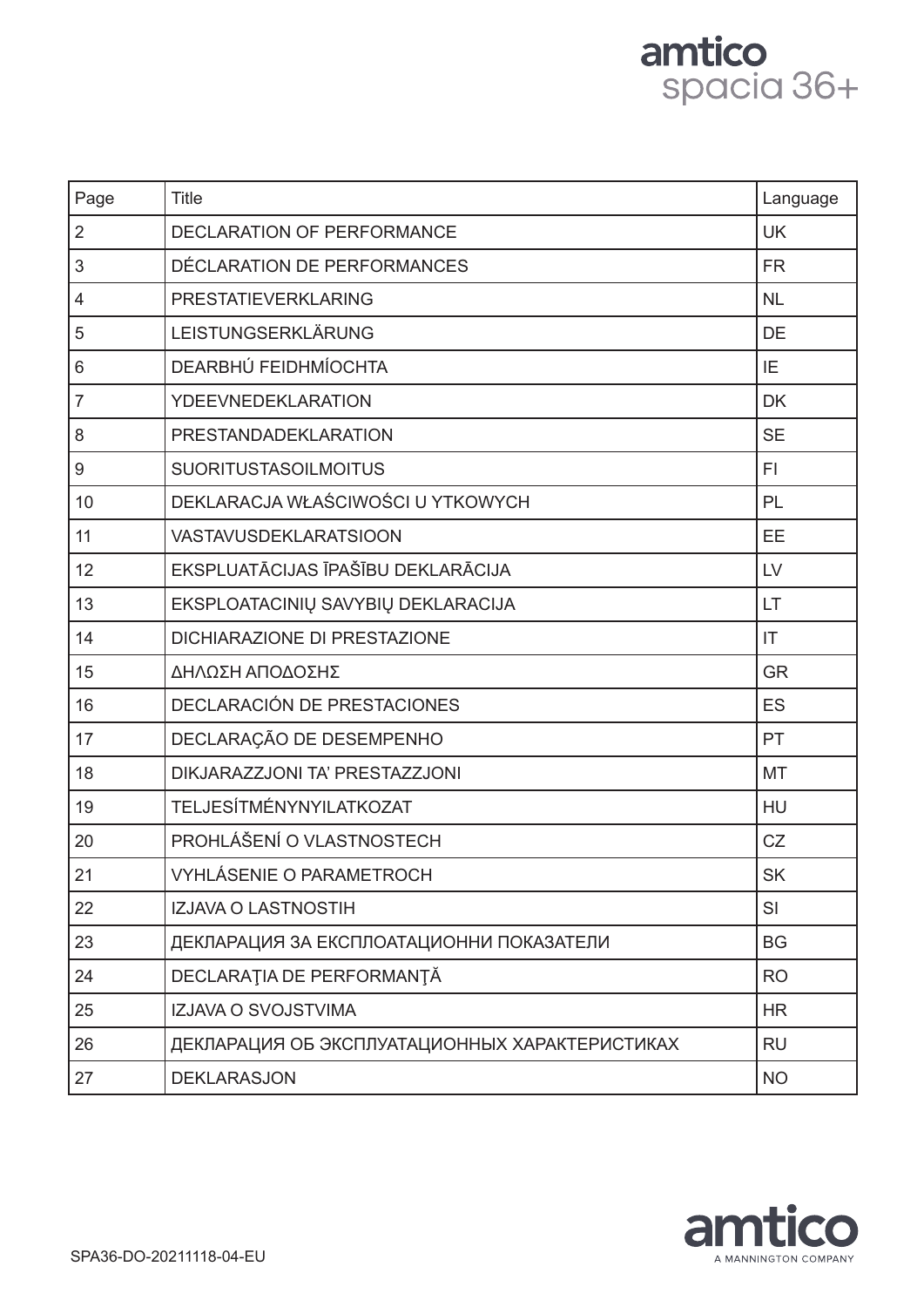| <b>JANNINGTON COMPANY</b> |
|---------------------------|

#### DECLARATION OF PERFORMANCE

1. Unique identification code of the product-type:

CPR/AI/017 - UK

2. Type, batch or serial number or any other element allowing identification of the construction product as required pursuant to Article 11(4):

amtico spacia 36+

3. Intended use or uses of the construction product, in accordance with the applicable harmonised technical specification, as foreseen by the manufacturer:

For use as floor covering in buildings (see EN 14041) according to the manufacturer's specifications.

4. Name, registered trade name or registered trade mark and contact address of the manufacturer as required pursuant to Article 11(5):

AMTICO INTERNATIONAL, KINGFIELD ROAD, COVENTRY, CV6 5AA, UK

5. Where applicable, name and contact address of the authorised representative whose mandate covers the tasks specified in Article 12(2):

Amtico International GmbH, Im Taubental 11, 41468 Neuss, Deutschland

6. System of assessment and verification of constancy of performance:

System 3

7. In case of the declaration of performance concerning a construction product covered by a harmonised standard: Name of the notified test laboratory, that has issued the certificate of conformity of the factory production control, inspection reports and calculation reports (if relevant).

EPH Dresden, NB0766 (Previously SATRA NB0321)

Notified Body **Certificate of constancy of performance** 

8. In case of the declaration of performance concerning a construction product for which a European Technical Assessment has been issued:

Not Applicable

9. Declared performance

| <b>Essential characteristics</b>   | Performance      | Harmonised technical specification |
|------------------------------------|------------------|------------------------------------|
| Reaction to Fire (EN 13501-1)      |                  | EN 14041: 2004/AC:2006             |
| Content of Pentachlorophenol       | DL<br><b>PCP</b> | EN 14041: 2004/AC:2006             |
| Formaldehyde Emissions             | E1<br>HCHO       | EN 14041: 2004/AC:2006             |
| Slip Resistance (EN 13893)         | <b>RE</b>        | EN 14041: 2004/AC:2006             |
| Electrostatic Propensity (EN 1815) | 24               | EN 14041: 2004/AC:2006             |
| Thermal Resistance (EN 12664)      | ₩                | EN 14041: 2004/AC:2006             |
|                                    |                  |                                    |
|                                    |                  |                                    |
|                                    |                  |                                    |

10. The performance of the product identified in points 1 and 2 is in conformity with the declared performance in point 9. This declaration of performance is issued under the sole responsibility of the manufacturer identified in point 4 Signed for and on behalf of the manufacturer by:

Gary Wilson Technical Manager

(name and function)

Coventry, UK 31/12/2020

(name and function) (signature)

Not Applicable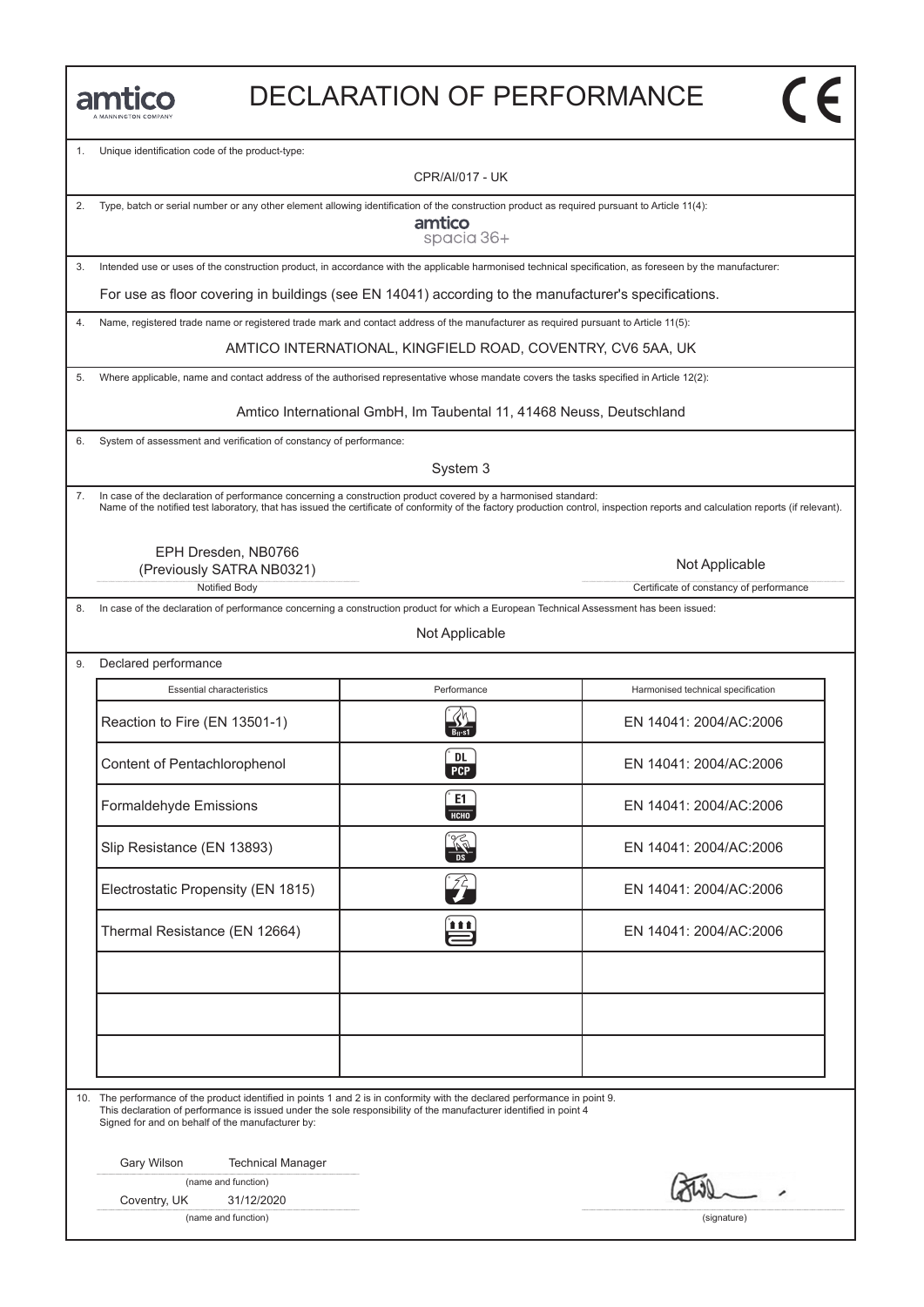1. Code d'identification unique du produit type:

CPR/AI/017 - FR

2. Numéro de type, de lot ou de série ou tout autre élément permettant l'identification du produit de construction, conformément à l'article 11, paragraphe 4:

amtico spacia 36+

3. Usage ou usages prévus du produit de construction, conformément à la spécification technique harmonisée applicable, comme prévu par le fabricant:

Pour une utilisation comme revêtement de sol dans les bâtiments (voir EN 14041) selon les spécifications du fabricant.

4. Nom, raison sociale ou marque déposée et adresse de contact du fabricant, conformément à l'article 11, paragraphe 5:

AMTICO INTERNATIONAL, KINGFIELD ROAD, COVENTRY, CV6 5AA, UK

5. Le cas échéant, nom et adresse de contact du mandataire dont le mandat couvre les tâches visées à l'article 12, paragraphe 2:

Amtico International GmbH, Im Taubental 11, 41468 Neuss, Deutschland

6. Le ou les systèmes d'évaluation et de vérification de la constance des performances du produit de construction, conformément à l'annexe V:

Système 3

7. Dans le cas de la déclaration des performances concernant un produit de construction couvert par une norme harmonisée: Le nom du laboratoire d'essai notifié, qui a délivré le certificat de conformité du contrôle de production en usine, les rapports d'inspection et rapports de calcul (le cas échéant).

EPH Dresden, NB0766

Organisme notifié **Certificate of constancy of performance** Certificate of constancy of performance (Précédemment SATRA NB0321)

8. Dans le cas de la déclaration des performances concernant un produit de construction pour lequel une évaluation technique européenne a été délivrée:

Pas Applicable

| Caractéristiques essentielles        | Performances         | Harmonised technical specification |
|--------------------------------------|----------------------|------------------------------------|
| Réaction au feu (EN 13501-1)         |                      | EN 14041: 2004/AC:2006             |
| Teneur en pentachlorophénol          | DL<br><b>PCP</b>     | EN 14041: 2004/AC:2006             |
| Émissions de formaldéhyde            | E1<br>НСНО           | EN 14041: 2004/AC:2006             |
| Résistance au glissement (EN 13893)  | $\frac{1}{\sqrt{2}}$ | EN 14041: 2004/AC:2006             |
| Propension électrostatique (EN 1815) | 24                   | EN 14041: 2004/AC:2006             |
| Résistance thermique (EN 12664)      | 1 1 1                | EN 14041: 2004/AC:2006             |
|                                      |                      |                                    |
|                                      |                      |                                    |
|                                      |                      |                                    |

10. Les performances du produit identifié aux points 1 et 2 sont conformes aux performances déclarées indiquées au point 9.

La présente déclaration des performances est établie sous la seule responsabilité du fabricant identifié au point 4. Signé pour le fabricant et en son nom par:

Gary Wilson Technical Manager

|  |  | (nom et fonction) |
|--|--|-------------------|
|--|--|-------------------|

Coventry, UK 31/12/2020

(date et lieu de délivrance) (signature)

Pas Applicable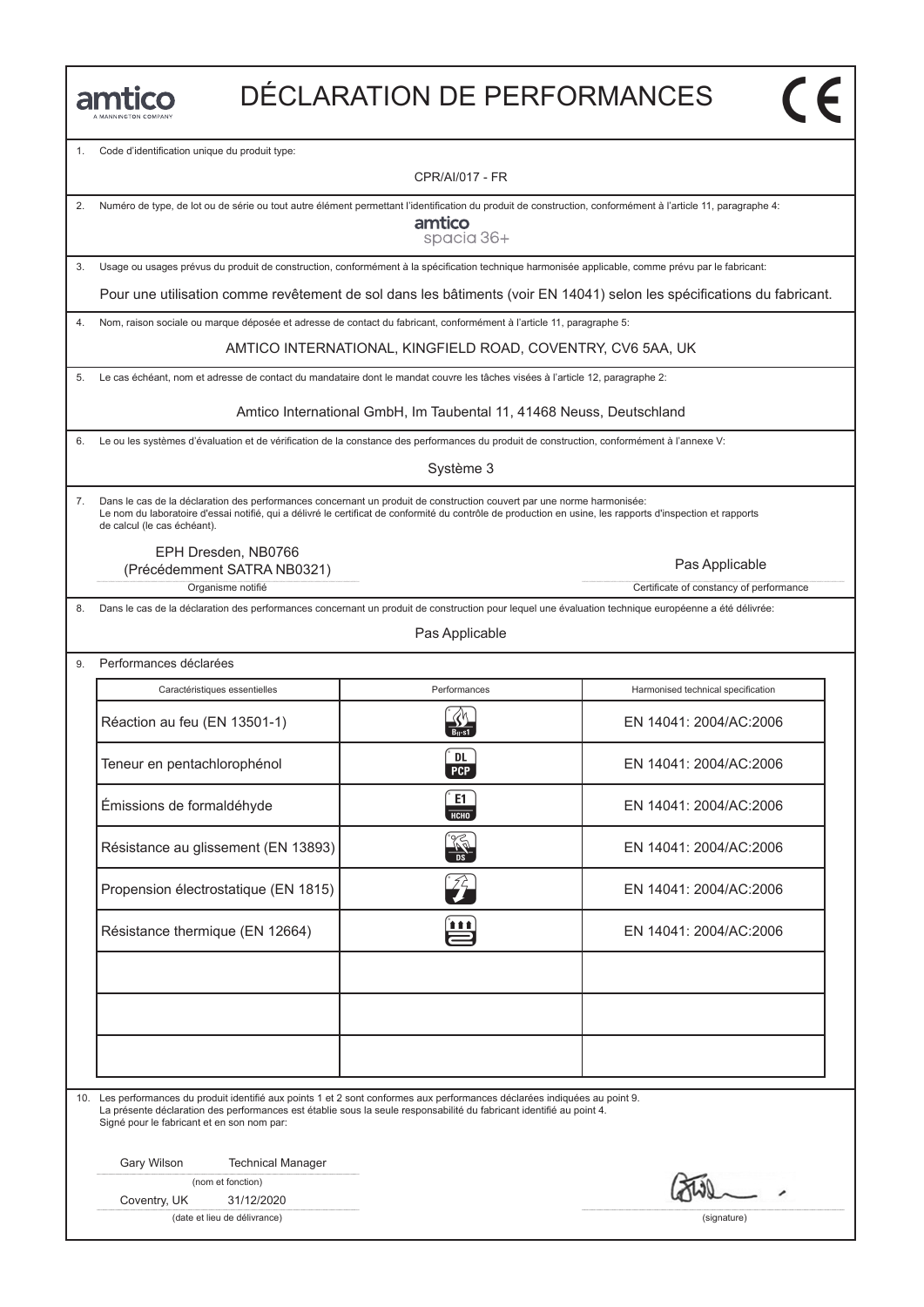#### PRESTATIEVERKLARING

Unique identification code of the product-type:

CPR/AI/017 - NL

2. Type-, partij- of serienummer, dan wel een ander identificatiemiddel voor het bouwproduct, zoals voorgeschreven in artikel 11, lid 4:

amtico spacia 36+

3. Beoogde gebruiken van het bouwproduct, overeenkomstig de toepasselijke geharmoniseerde technische specificatie, zoals door de fabrikant bepaald:

Voor gebruik als vloerbekleding in gebouwen (zie EN 14041) volgens de specificaties van de fabrikant.

4. Naam, geregistreerde handelsnaam of geregistreerd handelsmerk en contactadres van de fabrikant, zoals voorgeschre ven in artikel 11, lid 5:

AMTICO INTERNATIONAL, KINGFIELD ROAD, COVENTRY, CV6 5AA, UK

5. Indien van toepassing, naam en contactadres van de gemachtigde wiens mandaat de in artikel 12, lid 2, vermelde taken bestrijkt:

Amtico International GmbH, Im Taubental 11, 41468 Neuss, Deutschland

6. Het systeem of de systemen voor de beoordeling en verificatie van de prestatiebestendigheid van het bouwproduct, vermeld in bijlage V:

Systeem 3

7. Indien de prestatieverklaring betrekking heeft op een bouwproduct dat onder een geharmoniseerde norm valt: Naam van de aangemelde testlaboratorium, dat het certificaat van overeenstemming van de productiecontrole in de fabriek, inspectierapporten en berekening rapporten (indien relevant) heeft uitgegeven.

EPH Dresden, NB0766 (Eerder SATRA NB0321)

Aangemelde instantie certificaat van prestatiebestendigheid

8. Indien de prestatieverklaring betrekking heeft op een bouwproduct waarvoor een Europese technische beoordeling is afgegeven:

#### Niet Van Toepassing

| Aangegeven prestatie |  |
|----------------------|--|
|----------------------|--|

| Essentiële kenmerken               | Prestaties       | Geharmoniseerde technische specificaties |
|------------------------------------|------------------|------------------------------------------|
| Reactie bij brand (EN 13501-1)     |                  | EN 14041: 2004/AC:2006                   |
| Gehalte pentachloorfenol           | DL<br><b>PCP</b> | EN 14041: 2004/AC:2006                   |
| Uitstoot van formaldehyde          | E1<br>НСНО       | EN 14041: 2004/AC:2006                   |
| Slipweerstand (EN 13893)           |                  | EN 14041: 2004/AC:2006                   |
| Elektrostatische neiging (EN 1815) | 74.              | EN 14041: 2004/AC:2006                   |
| Thermische weerstand (EN 12664)    | <b>TER</b>       | EN 14041: 2004/AC:2006                   |
|                                    |                  |                                          |
|                                    |                  |                                          |
|                                    |                  |                                          |

10. De prestaties van het in de punten 1 en 2 omschreven product zijn conform de in punt 9 aangegeven prestaties. Deze prestatieverklaring wordt verstrekt onder de exclusieve verantwoordelijkheid van de in punt 4 vermelde fabrikant: Ondertekend voor en namens de fabrikant door:

Gary Wilson Technical Manager

(naam en functie)

Coventry, UK 31/12/2020

(plaats en datum van afgifte) (handtekening)

Niet Van Toepassing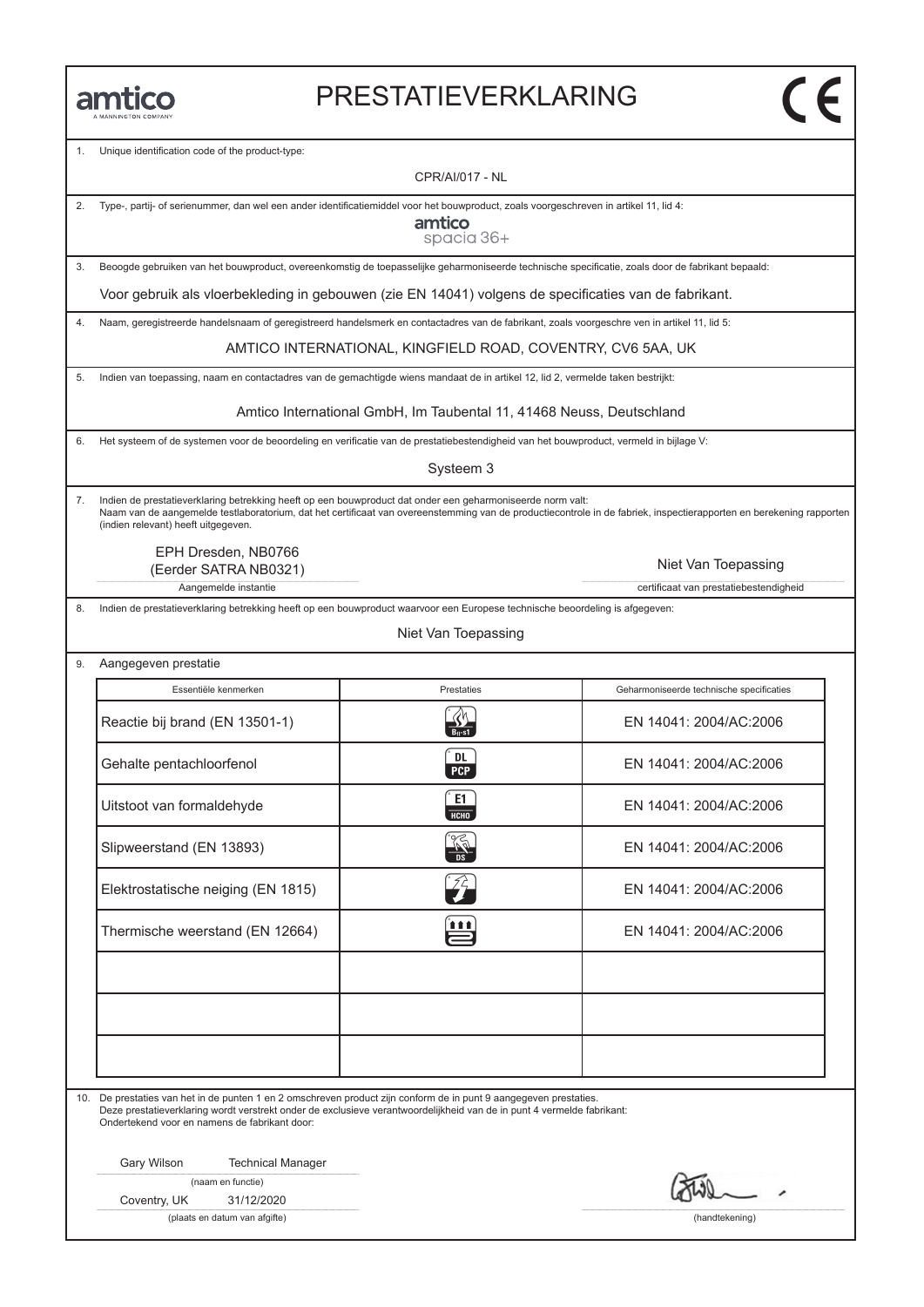#### LEISTUNGSERKLÄRUNG

1. Eindeutiger Kenncode des Produkttyps:

CPR/AI/017 - DE

|  |  | 2. Typen-, Chargen- oder Seriennummer oder ein anderes Kennzeichen zur Identifikation des Bauprodukts gemäß Artikel 11 Absatz 4: |
|--|--|----------------------------------------------------------------------------------------------------------------------------------|
|  |  |                                                                                                                                  |

amtico spacia 36+

3. Vom Hersteller vorgesehener Verwendungszweck oder vorgesehene Verwendungszwecke des Bauprodukts gemäß der anwendbaren harmonisierten technischen Spezifikation:

Zur Nutzung als Bodenbelag in Gebäuden (siehe EN 14041) gemäß den Spezifikationen des Herstellers.

4. Name, eingetragener Handelsname oder eingetragene Marke und Kontaktanschrift des Herstellers gemäß Artikel 11 Absatz 5:

AMTICO INTERNATIONAL, KINGFIELD ROAD, COVENTRY, CV6 5AA, UK

5. Gegebenenfalls Name und Kontaktanschrift des Bevollmächtigten, der mit den Aufgaben gemäß Artikel 12 Absatz 2 beauftragt ist:

Amtico International GmbH, Im Taubental 11, 41468 Neuss, Deutschland

6. System oder Systeme zur Bewertung und Überprüfung der Leistungsbeständigkeit des Bauprodukts gemäß Anhang V:

System 3

7. Im Falle der Leistungserklärung, die ein Bauprodukt betrifft, das von einer harmonisierten Norm erfasst wird: Name des Prüflabors, das die Konformitätsbescheiigungt der werkseigenen Produktionskontrolle, Prüfberichte und Berechnungsberichte (soweit relevant) ausgestellt hat.

> EPH Dresden, NB0766 (Zuvor SATRA NB0321)

> > Notifizierte Stelle Leistungsbeständigkeitsbescheinigung

8. Im Falle der Leistungserklärung, die ein Bauprodukt betrifft, für das eine Europäische Technische Bewertung aus gestellt worden ist:

Nicht Zutreffend

| 9. |  | Erklärte Leistungen |
|----|--|---------------------|
|----|--|---------------------|

| Wesentliche Merkmale               | Leistung                   | Harmonisierte techn. Spezifikation |
|------------------------------------|----------------------------|------------------------------------|
| Brandverhalten (EN 13501-1)        |                            | EN 14041: 2004/AC:2006             |
| Gehalt an Pentachlorphenol         | <b>DL</b><br><b>PCP</b>    | EN 14041: 2004/AC:2006             |
| Formaldehydemissionen              | E1<br>HCHO                 | EN 14041: 2004/AC:2006             |
| Rutschhemmung (EN 13893)           | <b>RE</b><br>.<br>П.       | EN 14041: 2004/AC:2006             |
| Elektrostatische Neigung (EN 1815) | $\mathscr{L}_{\mathbf{L}}$ | EN 14041: 2004/AC:2006             |
| Wärmewiderstand (EN 12664)         | ₩                          | EN 14041: 2004/AC:2006             |
|                                    |                            |                                    |
|                                    |                            |                                    |
|                                    |                            |                                    |

| 10. Die Leistung des Produkts/der Produkte gemäß den Nummern 1 und 2 entspricht der erklärten Leistung nach Nummer 9.                 |
|---------------------------------------------------------------------------------------------------------------------------------------|
| Verantwortlich für die Erstellung dieser Leistungserklärung ist allein der Hersteller oder der Bevollmächtigte gemäß Nummer 4 oder 5. |
| Unterzeichnet für den Hersteller oder Bevollmächtigten und im Namen des Herstellers oder Bevollmächtigten von:                        |

Gary Wilson Technical Manager

Coventry, UK 31/12/2020

(Datum und Ort) (Unterschrift)

Nicht Zutreffend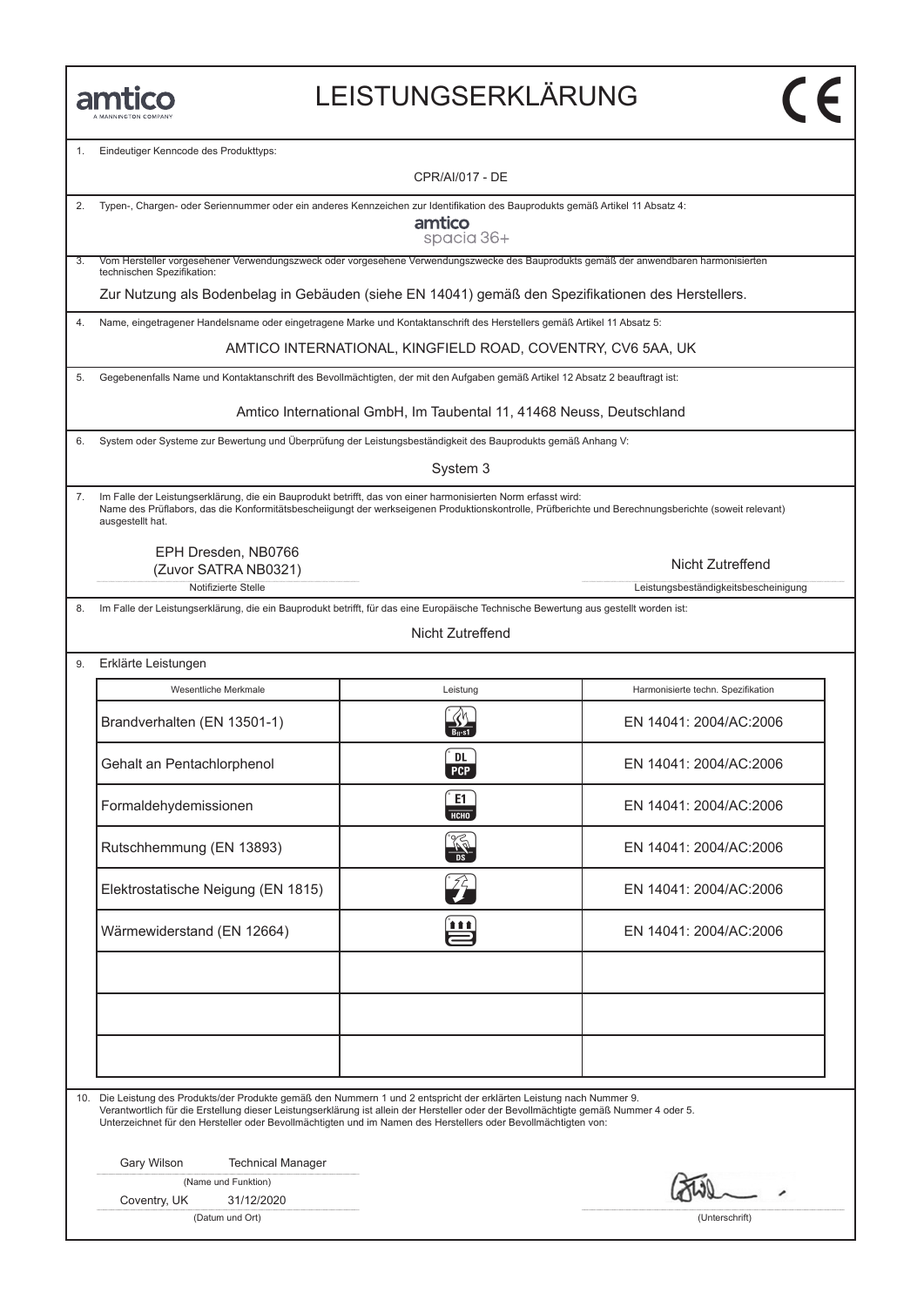# DEARBHÚ FEIDHMÍOCHTA

Cód uathúil aitheantais an chineáil táirge: CPR/AI/017 - IE 2. Uimhir chineáil, baiscuimhir nó uimhir sraithe nó aon eilimint eile lena bhféadfar táirge foirgníochta a shainaithint, mar a cheanglaítear faoi Airteagal 11(4): amtico spacia 36+ 3. An úsáid nó na húsáidí atá beartaithe don táirge foirgníochta, i gcomhréir leis an tsonraíocht theicniúil chomhchuibhithe is infheidhme, de réir mar a shamhlaíonn an monaróir: Le húsáid mar chlúdaigh urláir i bhfoirgnimh (féach GA 14,041) de réir shonraíochtaí an mhonaróra. 4. Ainm, trádainm cláraithe nó trádmharc cláraithe agus seoladh an mhonaróra, mar a cheanglaítear faoi Airteagal 11(5): AMTICO INTERNATIONAL, KINGFIELD ROAD, COVENTRY, CV6 5AA, UK 5. I gcás inarb infheidhme, ainm agus seoladh teagmhála an ionadaí údaraithe a gcumhdaíonn a shainordú na cúraimí a shonraítear in Airteagal 12(2): Amtico International GmbH, Im Taubental 11, 41468 Neuss, Deutschland 6. Córas nó córais measúnaithe agus fíoraithe seasmhachta feidhmíochta an táirge foirgníochta mar atá leagtha amach in Iarscríbhinn V: Córas 3 7. I gcás ina mbaineann an dearbhú feidhmíochta le táirge foirgníochta a chumhdaítear le caighdeán comhchuibhithe: Ainm na saotharlainne tástála dá dtugtar fógra, go bhfuil d'eisigh an teastas comhlíonta i gcomhair rialú táirgeachta sa mhonarcha, tuarascálacha cigireachta agus tuarascálacha ríomh (más ábhartha). EPH Dresden, NB0766 Ní bhaineann le hábhar(Roimhe seo SATRA NB0321) comhlacht dá dtugtar fógra **deimhniú maidir le seasmhacht feidhmíochta** deimhniú maidir le seasmhacht feidhmíochta 8. I gcás ina mbaineann an dearbhú feidhmíochta le táirge foirgníochta ar eisíodh Measúnú Teicniúil Eorpach ina leith: Ní bhaineann le hábhar 9. An fheidhmíocht dhearbhaithe Saintréithe sár-riachtanacha<br>Imoibriú le tine (EN 13501-1)<br>R EN 14041: 2004/AC:2006 Saintréithe sár-riachtanacha **Performance** Performance **Sonraíocht theicniúil chomhchuibhithe** <u>EN 14041: 2004/AC:2006</u><br>
Abhar Peinteaclóraifeanól **(b)**<br>
Abhar Peinteaclóraifeanól (b) CDL EN 14041: 2004/AC:2006 Abhar Peinteaclóraiteanól (b. 14041: 2004/AC:2006)<br>Astuithe Formaldehyd (c E1) (c E1) (c E1) (c EN 14041: 2004/AC:2006)<br>C EN 14041: 2004/AC:2006 Astuithe Formaldehyd EN 14041: 2004/AC:2006<br>
Slip friotaíocht (EN 13893) **Z EN 14041: 2004/AC:2006**<br>
Slip friotaíocht (EN 13893) EN 14041: 2004/AC:2006<br>Claonadh Leictreastatach (EN 1815)<br>Claonadh Leictreastatach (EN 1815) Claonadh Leictreastatach (EN 1815)<br>Friotaíocht Teirmeach (EN 12664)<br>EN 14041: 2004/AC:2006 10. Tá feidhmíocht an táirge a shainaithnítear i bpointe 1 agus i bpointe 2 i gcomhréir leis an bhfeidhmíocht dhearb haithe i bpointe 9. Is faoi fhreagracht an mhonaróra a shainaithnítear i bpointe 4 amháin a eisítear an dearbhú feidhmíochta seo. Arna shíniú le haghaidh an mhonaróra agus thar a cheann ag: Gary Wilson Technical Manager (ainm agus feidhm)

Coventry, UK 31/12/2020

(áit agus dáta eisiúna) (síniú)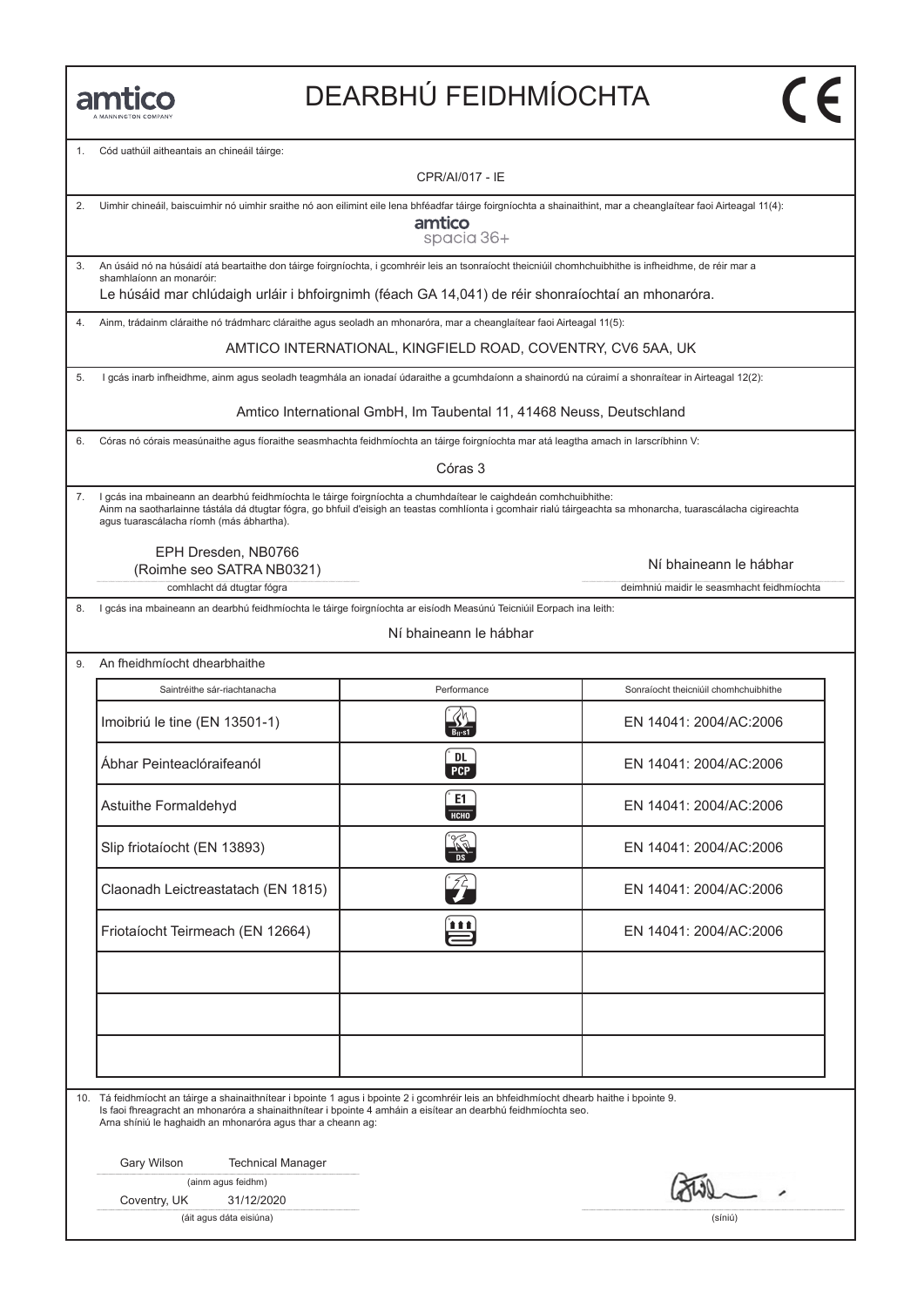#### YDEEVNEDEKLARATION

1. Varetypens unikke identifikationskode: CPR/AI/017 - DK 2. Type-, parti- eller serienummer eller en anden form for angivelse, ved hjælp af hvilken byggevaren kan identificeres som krævet i henhold til artikel 11, stk. 4: amtico spacia 36+ 3. Byggevarens tilsigtede anvendelse eller anvendelser i overensstemmelse med den gældende harmoniserede tekniske specifikation som påtænkt af fabrikanten: Til brug som gulvbelægning i bygninger (se EN 14041) i henhold til producentens specifikationer. 4. Fabrikantens navn, registrerede firmabetegnelse eller registrerede varemærke og kontaktadresse som krævet i henhold til artikel 11, stk. 5: AMTICO INTERNATIONAL, KINGFIELD ROAD, COVENTRY, CV6 5AA, UK 5. I givet fald navn og kontaktadresse på den bemyndigede repræsentant, hvis mandat omfatter opgaverne i artikel 12, stk. 2: Amtico International GmbH, Im Taubental 11, 41468 Neuss, Deutschland 6. Systemet eller systemerne til vurdering og kontrol af konstansen af byggevarens ydeevne, jf. bilag V: System 3 7. Hvis ydeevnedeklarationen vedrører en byggevare, der er omfattet af en harmoniseret standard: Navn på den anmeldte testlaboratorium, der har udstedt overensstemmelsesattest for fabrikkens egen produktionskontrol, inspektionsrapporter og beregning rapporter (hvis relevant). EPH Dresden, NB0766 Ikke Anvendelig(Tidligere SATRA NB0321) bemyndiget organ attest for byggevarens ydeevnes konstans 8. Hvis ydeevnedeklarationen vedrører en byggevare, for hvilken der er udstedt en europæisk teknisk vurdering: Ikke Anvendelig 9. Deklareret ydeevne Væsentlige egenskaber Marmoniserede tekniske specifikatione<br>Brandklasse (EN 13501-1) R EN 14041: 2004/AC:2006 Væsentlige egenskaber **Vasentlige Egenskaber** Harmoniserede tekniske specifikationer Brandklasse (EN 13501-1)<br>
Indholdet af pentachlorphenol (EN 14041: 2004/AC:2006<br>
PCP EN 14041: 2004/AC:2006 Feb EN 14041: 2004/AC:2006<br>
formaldehydemissionen C EN 14041: 2004/AC:2006<br>
EN 14041: 2004/AC:2006 EN 14041: 2004/AC:2006<br>
EN 14041: 2004/AC:2006<br>
Skridsikkerhed (EN 13893) Elektrostatisk tilbøjelighed (EN 1815)<br>Elektrostatisk tilbøjelighed (EN 1815)<br>EN 14041: 2004/AC:2006 Elektrostatisk tilbøjelighed (EN 1815)<br>Termisk modstand (EN 12664)<br>Termisk modstand (EN 12664) 10. Ydeevnen for den byggevare, der er anført i punkt 1 og 2, er i overensstemmelse med den deklarerede ydeevne i punkt 9. Denne ydeevnedeklaration udstedes på eneansvar af den fabrikant, der er anført i punkt 4. Underskrevet for fabrikanten og på dennes vegne af: Gary Wilson Technical Manager (navn og stilling) Coventry, UK 31/12/2020

(sted og dato) (underskrift)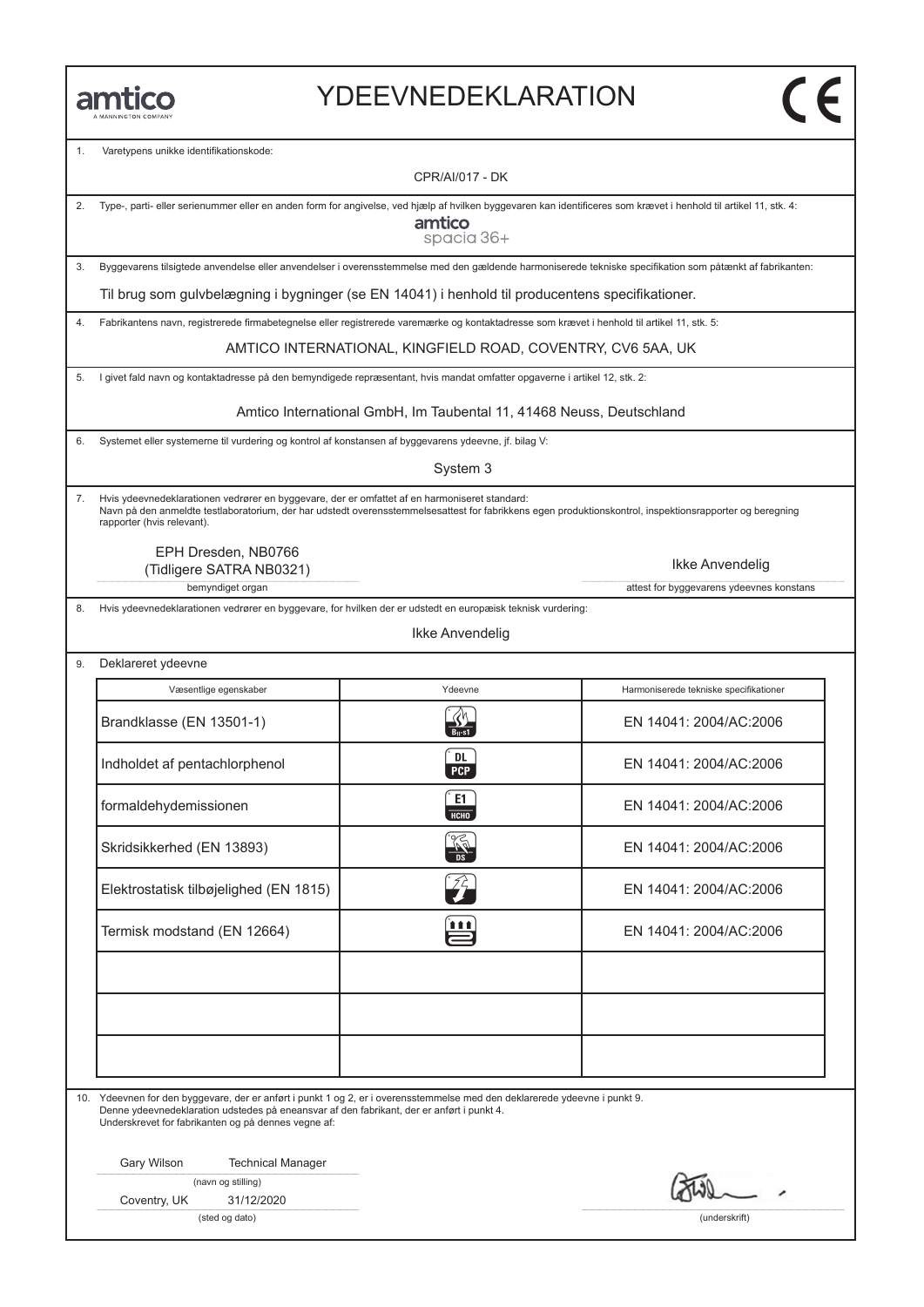#### PRESTANDADEKLARATION

1. Produkttypens unika identifikationskod:

CPR/AI/017 - SE

2. Typ-, parti- eller serienummer eller någon annan beteckning som möjliggör identifiering av byggprodukter i enlighet med artikel 11.4:

amtico spacia 36+

3. Byggproduktens avsedda användning eller användningar i enlighet med den tillämpliga, harmoniserade tekniska specifikationen, såsom förutsett av tillverkaren:

För användning som golvbeläggning i byggnader (se EN 14041) enligt tillverkarens specifikationer.

4. Tillverkarens namn, registrerade företagsnamn eller registrerade varumärke samt kontaktadress enligt vad som krävs i artikel 11.5:

AMTICO INTERNATIONAL, KINGFIELD ROAD, COVENTRY, CV6 5AA, UK

5. I tillämpliga fall namn och kontaktadress för tillverkarens representant vars mandat omfattar de uppgifter som anges i artikel 12.2:

Amtico International GmbH, Im Taubental 11, 41468 Neuss, Deutschland

6. Systemet eller systemen för bedömning och fortlöpande kontroll av byggproduktens prestanda enligt bilaga V:

System 3

7. För det fall att prestandadeklarationen avser en byggprodukt som omfattas av en harmoniserad standard: Namn på det anmälda testlaboratorium, som har utfärdat ett intyg om överensstämmelse i fabrik, inspektionsrapporter och rapporter beräkning (om relevant).

> EPH Dresden, NB0766 (Tidigare SATRA NB0321)

> > anmält organ intyg om kontinuitet för produktens prestanda

9. Angiven prestanda

8. För det fall att prestandadeklarationen avser en byggprodukt för vilken en europeisk teknisk bedömning har utfärdats:

Inte Tillämplig

| Väsentliga egenskaper                      | Prestanda                   | Harmoniserad teknisk specifikation |
|--------------------------------------------|-----------------------------|------------------------------------|
| Reaktion vid brandpåverkan<br>(EN 13501-1) | $B_{II}$ -s1                | EN 14041: 2004/AC:2006             |
| Innehåll av pentaklorfenol                 | DL.<br>PCP                  | EN 14041: 2004/AC:2006             |
| formaldehyd Utsläpp                        | E1<br>HT                    | EN 14041: 2004/AC:2006             |
| Halkskydd (EN 13893)                       |                             | EN 14041: 2004/AC:2006             |
| Elektrostatisk benägenhet (EN 1815)        | $\widehat{Z}_{\widehat{T}}$ | EN 14041: 2004/AC:2006             |
| Termisk resistans (EN 12664)               | <u>in</u>                   | EN 14041: 2004/AC:2006             |
|                                            |                             |                                    |
|                                            |                             |                                    |
|                                            |                             |                                    |

10. Prestandan för den produkt som anges i punkterna 1 och 2 överensstämmer med den prestanda som anges i punkt 9. Denna prestandadeklaration utfärdas på eget ansvar av den tillverkare som anges under punkt 4. Undertecknat för tillverkaren av:

Gary Wilson Technical Manager

(namn och befattning)

Coventry, UK 31/12/2020

(plats och dag för utfärdande) (namnteckning)

Inte Tillämplig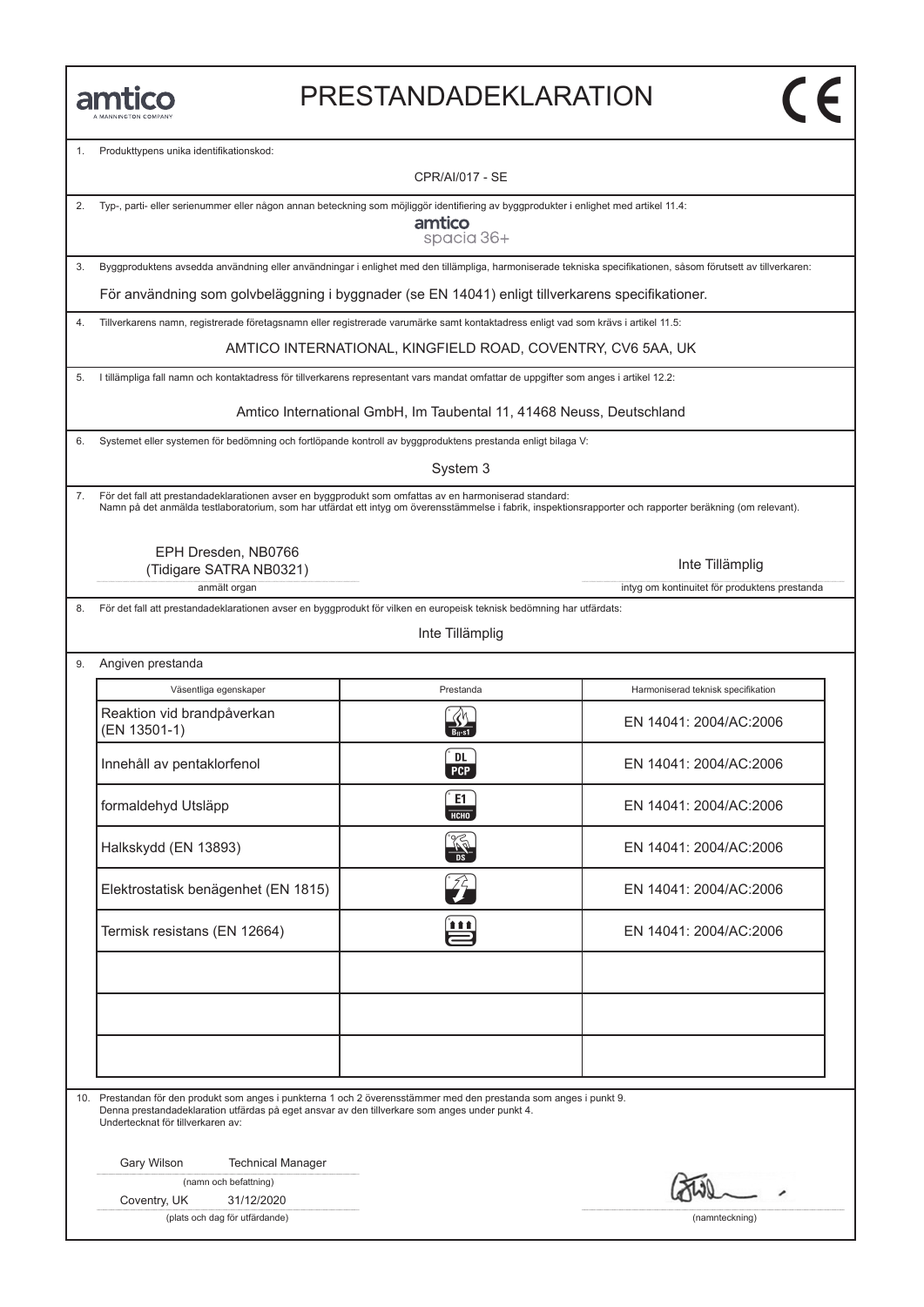#### SUORITUSTASOILMOITUS

1. Tuotetyypin yksilöllinen tunniste:

CPR/AI/017 - FI

|  | 2. Tyyppi-, erä- tai sarjanumero tai muu merkintä, jonka ansiosta rakennustuotteet voidaan tunnistaa, kuten 11 artiklan 4 kohdassa edellytetään: |  |
|--|--------------------------------------------------------------------------------------------------------------------------------------------------|--|

amtico spacia 36+

3. Valmistajan ennakoima, sovellettavan yhdenmukaistetun teknisen eritelmän mukainen rakennustuotteen aiottu käyt tötarkoitus tai -tarkoitukset:

Käytettäväksi lattia rakennuksissa (ks. EN 14041) mukaan valmistajan ohjeiden.

4. Valmistajan nimi, rekisteröity kauppanimi tai tavaramerkki sekä osoite, josta valmistajaan saa yhteyden, kuten 11 artiklan 5 kohdassa edellytetään:

AMTICO INTERNATIONAL, KINGFIELD ROAD, COVENTRY, CV6 5AA, UK

5. Mahdollisen valtuutetun edustajan, jonka toimeksiantoon kuuluvat 12 artiklan 2 kohdassa eritellyt tehtävät, nimi sekä osoite, josta tähän saa yhteyden:

Amtico International GmbH, Im Taubental 11, 41468 Neuss, Deutschland

6. Rakennustuotteen suoritustason pysyvyyden arviointi- ja varmennusjärjestelmä(t) liitteen V mukaisesti:

Järjestelmä 3

7. Kun kyse on yhdenmukaistetun standardin piiriin kuuluvan rakennustuotteen suoritustasoilmoituksesta: Nimi ilmoitetun testauslaboratorion, joka on antanut todistuksen vaatimustenmukaisuuden tehtaan tuotannon ohjaus, tarkastusraportit ja laskennan raportit (tarvittaessa).

EPH Dresden, NB0766 (Aikaisemmin SATRA NB0321)

9. Ilmoitetut suoritustasot

ilmoitettu laitos sertifikaatin suoritustasojen pysyvyydestä

8. Kun kyse on suoritustasoilmoituksesta, joka koskee rakennustuotetta, josta on annettu eurooppalainen tekninen arviointi:

Ei sovelleta

| Perusominaisuudet                  | Suoritustaso     | Yhdenmukaistetut tekniset eritelmät |
|------------------------------------|------------------|-------------------------------------|
| Reagointi tuleen (EN 13501-1)      |                  | EN 14041: 2004/AC:2006              |
| Sisällöstä Pentakloorifenolia      | DL<br><b>PCP</b> | EN 14041: 2004/AC:2006              |
| Formaldehyd päästöt                | E1<br>HT         | EN 14041: 2004/AC:2006              |
| Liukastumisenesto (EN 13893)       |                  | EN 14041: 2004/AC:2006              |
| Sähköstaattinen taipumus (EN 1815) |                  | EN 14041: 2004/AC:2006              |
| Lämmönkestävyys (EN 12664)         | 自自自              | EN 14041: 2004/AC:2006              |
|                                    |                  |                                     |
|                                    |                  |                                     |
|                                    |                  |                                     |

10. Edellä 1 ja 2 kohdassa yksilöidyn tuotteen suoritustasot ovat 9 kohdassa ilmoitettujen suoritustasojen mukaiset. Tämä suoritustasoilmoitus on annettu 4 kohdassa ilmoitetun valmistajan yksinomaisella vastuulla: Valmistajan puolesta allekirjoittanut:

Gary Wilson Technical Manager

| (nimi, tehtävä) |
|-----------------|
|                 |

Coventry, UK 31/12/2020

(paikka ja päivämäärä) (allekirjoitus)

Ei sovelleta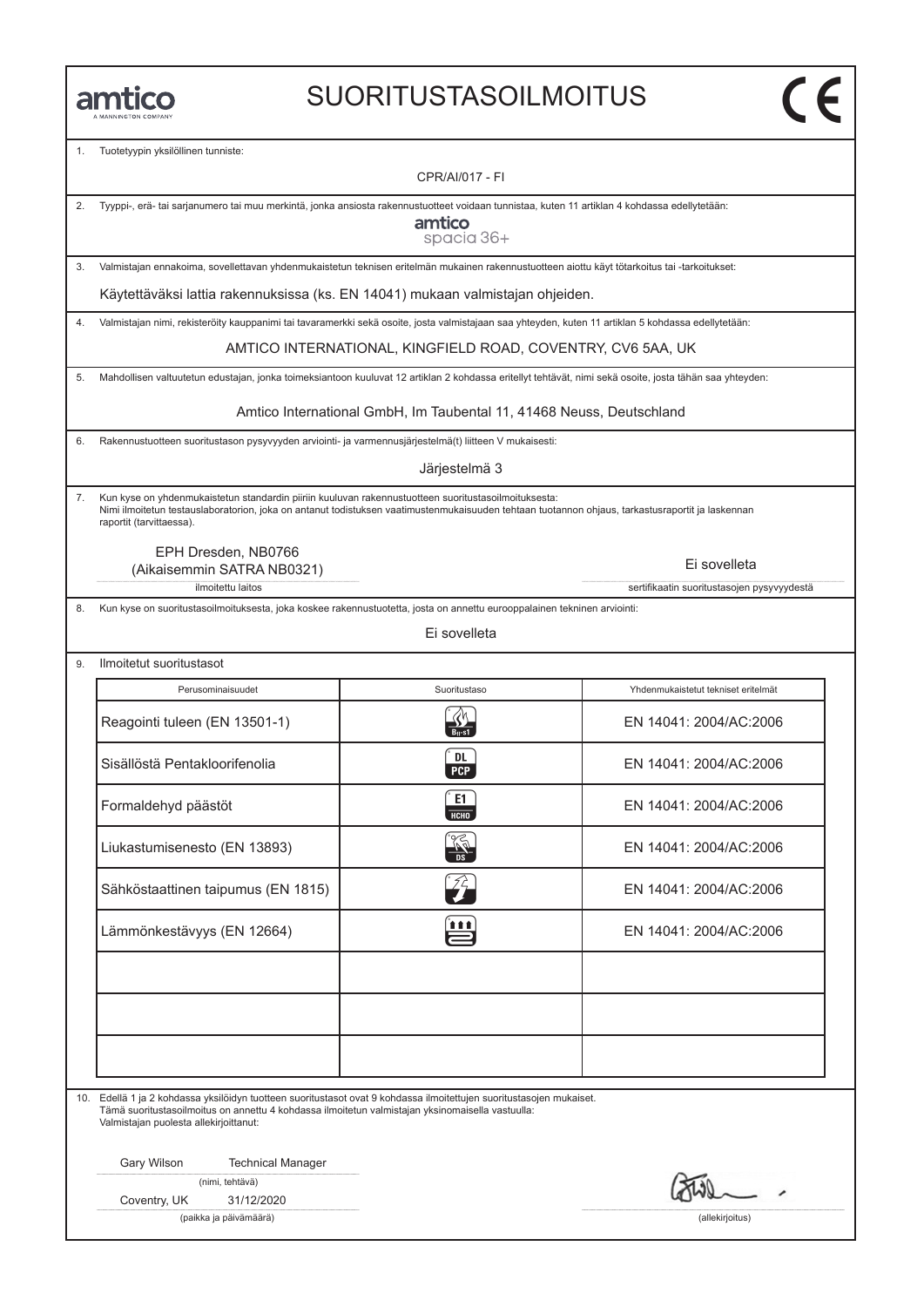|    |                                                                                                                                                                                                                                                                                                       |                                                                      | ntico DEKLARACJA WŁAŚCIWOŚCI U YTKOWYCH (F                                                                                                           |  |  |
|----|-------------------------------------------------------------------------------------------------------------------------------------------------------------------------------------------------------------------------------------------------------------------------------------------------------|----------------------------------------------------------------------|------------------------------------------------------------------------------------------------------------------------------------------------------|--|--|
| 1. | Niepowtarzalny kod identyfikacyjny typu wyrobu:                                                                                                                                                                                                                                                       |                                                                      |                                                                                                                                                      |  |  |
|    |                                                                                                                                                                                                                                                                                                       | CPR/AI/017 - PL                                                      |                                                                                                                                                      |  |  |
| 2. | Numer typu, partii lub serii lub jakikolwiek inny element umożliwiający identyfikację wyrobu budowlanego, wyma gany zgodnie z art. 11 ust. 4:                                                                                                                                                         | amtico<br>spacia 36+                                                 |                                                                                                                                                      |  |  |
| 3. | Przewidziane przez producenta zamierzone zastosowanie lub zastosowania wyrobu budowlanego zgodnie z mającą zastosowanie zharmonizowaną<br>specyfikacją techniczną:                                                                                                                                    |                                                                      |                                                                                                                                                      |  |  |
|    | Do stosowania jako wykładzina w budynkach (patrz EN 14041), zgodnie ze specyfikacjami producenta.                                                                                                                                                                                                     |                                                                      |                                                                                                                                                      |  |  |
| 4. | Nazwa, zastrzeżona nazwa handlowa lub zastrzeżony znak towarowy oraz adres kontaktowy producenta, wymagany zgodnie z art. 11 ust. 5:                                                                                                                                                                  |                                                                      |                                                                                                                                                      |  |  |
|    |                                                                                                                                                                                                                                                                                                       | AMTICO INTERNATIONAL, KINGFIELD ROAD, COVENTRY, CV6 5AA, UK          |                                                                                                                                                      |  |  |
| 5. |                                                                                                                                                                                                                                                                                                       |                                                                      | W stosownych przypadkach nazwa i adres kontaktowy upoważnionego przedstawiciela, którego pełnomocnictwo obejmuje zadania określone w art. 12 ust. 2: |  |  |
|    |                                                                                                                                                                                                                                                                                                       | Amtico International GmbH, Im Taubental 11, 41468 Neuss, Deutschland |                                                                                                                                                      |  |  |
| 6. | System lub systemy oceny i weryfikacji stałości właściwości użytkowych wyrobu budowlanego określone w załączniku V:                                                                                                                                                                                   |                                                                      |                                                                                                                                                      |  |  |
|    |                                                                                                                                                                                                                                                                                                       | System 3                                                             |                                                                                                                                                      |  |  |
| 7. | W przypadku deklaracji właściwości użytkowych dotyczącej wyrobu budowlanego objętego normą zharmonizowaną:<br>Nazwa notyfikowanego laboratorium testowego, które wydało certyfikat zgodności zakładowej kontroli produkcji, sprawozdania z inspekcji oraz raportów<br>obliczeniowych (jeśli dotyczy). |                                                                      |                                                                                                                                                      |  |  |
|    | EPH Dresden, NB0766<br>(Wcześniej SATRA NB0321)                                                                                                                                                                                                                                                       |                                                                      | Nie dotyczy                                                                                                                                          |  |  |
| 8. | notyfikowana<br>W przypadku deklaracji właściwości użytkowych dotyczącej wyrobu budowlanego, dla którego wydana została europejska ocena techniczna:                                                                                                                                                  |                                                                      | certyfikat stałości właściwości użytkowych                                                                                                           |  |  |
|    |                                                                                                                                                                                                                                                                                                       | Nie dotyczy                                                          |                                                                                                                                                      |  |  |
| 9. | Deklarowane właściwości użytkowe                                                                                                                                                                                                                                                                      |                                                                      |                                                                                                                                                      |  |  |
|    | Zasadnicze charakterystyki                                                                                                                                                                                                                                                                            | Właściwości użytkowe                                                 | Zharmonizowana specyfikacja techniczna                                                                                                               |  |  |
|    | reakcja na ogień (EN 13501-1)                                                                                                                                                                                                                                                                         |                                                                      | EN 14041: 2004/AC:2006                                                                                                                               |  |  |
|    | Zawartość pięciochlorofenol                                                                                                                                                                                                                                                                           | DL<br><b>PCP</b>                                                     | EN 14041: 2004/AC:2006                                                                                                                               |  |  |
|    | emisji formaldehydu                                                                                                                                                                                                                                                                                   | E1<br>нсно                                                           | EN 14041: 2004/AC:2006                                                                                                                               |  |  |
|    | przeciwpoślizgowość (EN 13893)                                                                                                                                                                                                                                                                        |                                                                      | EN 14041: 2004/AC:2006                                                                                                                               |  |  |
|    | Skłonność elektrostatyczna<br>(EN 1815)                                                                                                                                                                                                                                                               | $\widehat{\mathscr{L}}$                                              | EN 14041: 2004/AC:2006                                                                                                                               |  |  |
|    | Odporność termiczna (EN 12664)                                                                                                                                                                                                                                                                        | <u>888</u>                                                           |                                                                                                                                                      |  |  |
|    |                                                                                                                                                                                                                                                                                                       |                                                                      |                                                                                                                                                      |  |  |
|    |                                                                                                                                                                                                                                                                                                       |                                                                      |                                                                                                                                                      |  |  |
|    | 10. Właściwości użytkowe wyrobu określone w pkt 1 i 2 są zgodne z właściwościami użytkowymi deklarowanymi w pkt 9.<br>Niniejsza deklaracja właściwości użytkowych wydana zostaje na wyłączną odpowiedzialność producenta określonego w pkt 4.<br>W imieniu producenta podpisał(-a):                   |                                                                      |                                                                                                                                                      |  |  |
|    | Gary Wilson<br><b>Technical Manager</b>                                                                                                                                                                                                                                                               |                                                                      |                                                                                                                                                      |  |  |
|    | (nazwisko i stanowisko)<br>Coventry, UK<br>31/12/2020                                                                                                                                                                                                                                                 |                                                                      |                                                                                                                                                      |  |  |
|    | (miejsce i data wydania)                                                                                                                                                                                                                                                                              |                                                                      | (podpis)                                                                                                                                             |  |  |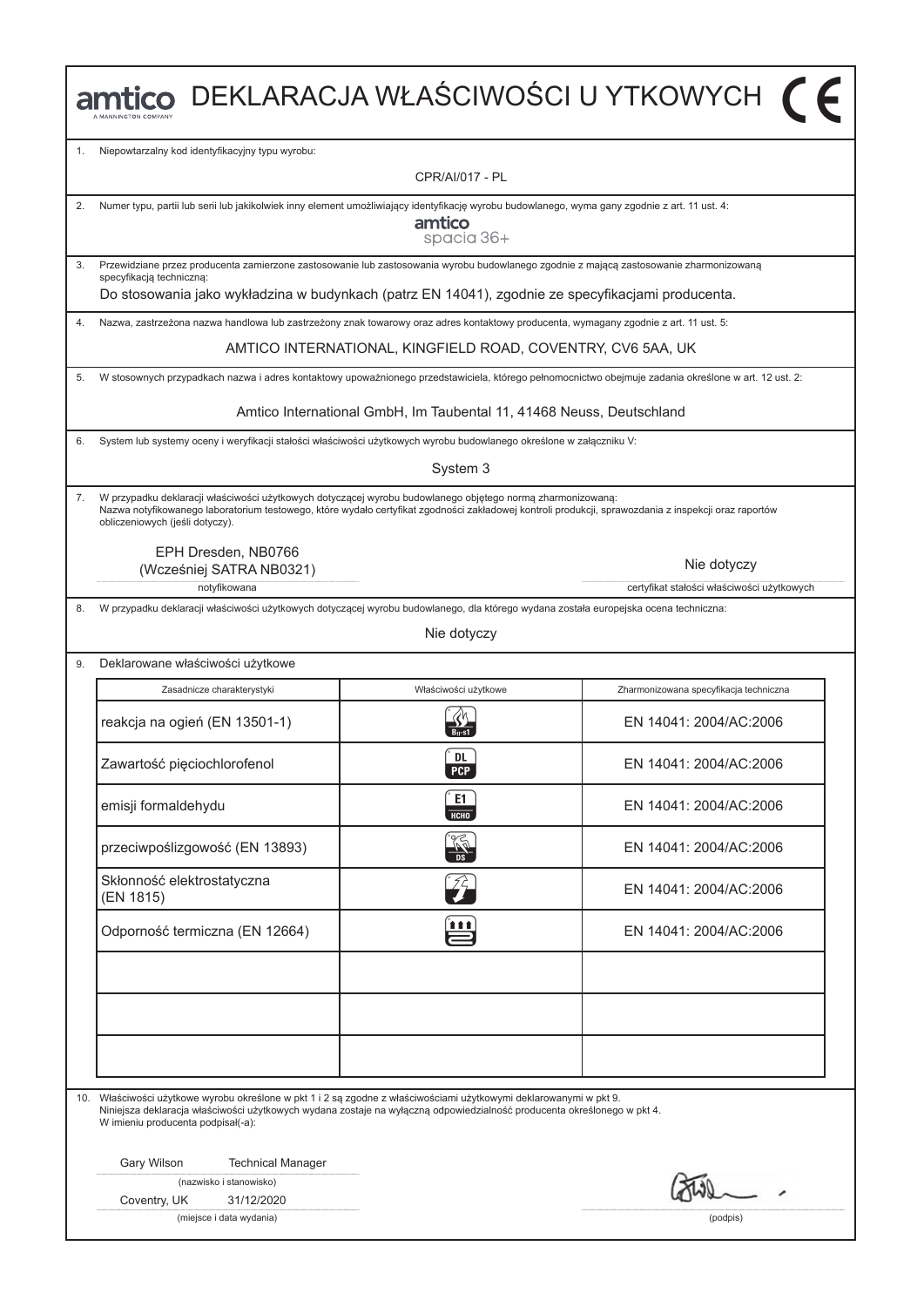#### VASTAVUSDEKLARATSIOON

1. Toote tüϋbi unikaalne identifitseerimise kood:

CPR/AI/017 - EE

|  |  |  |  | Tüüp, partii, seeria number või mis iganes teine võimaldab toodet identifitseerida vastavalt Artiklis 11(4): |  |
|--|--|--|--|--------------------------------------------------------------------------------------------------------------|--|
|--|--|--|--|--------------------------------------------------------------------------------------------------------------|--|

amtico spacia 36+

3. Materjalile määratud kasutusvöimalused vöi-kohad vastavalt tootja vastavale tehnilsele spetsifikatsioonile:

Kasutuseks ehitustel pörandakattena (vaata EN 14041) vastavalt tootja juhistele ja spetsifikatsioon

4. Nimi, registreeritud kaubanimi vöi registreeritud kaubamärk ja tootja kontaktaadress vastavalt Artiklis 11 (5):

AMTICO INTERNATIONAL, KINGFIELD ROAD, COVENTRY, CV6 5AA, UK

5. Kus vajalik, siis ka autoriseeritud esindaja nimi ja kontaktaadress juhul kui esindaja mandaadid katavad ülesanded mis määratletud Artiklis 12 (2):

Amtico International GmbH, Im Taubental 11, 41468 Neuss, Deutschland

6. Süsteem vöi hindamise süsteem ja toote omaduste püsivuse hindamine nagu on sätestatud lisas V:

Süsteem 3

7. Juhul kui toote vastavuse deklareerimine on kaetud harmoniseeritud standardite süsteemiga: Vastava laboratooriumi vöi asutuse nimi, kes on väljastanud sertifikaadi tehase tootmise vastavuse kohta, inspekteerimise reportid ja kalkulatsioonide raportid (juhul kui see peaks olema vajalik):

EPH Dresden, NB0766 (Varasemalt SATRA NB0321)

Vastav asutus omaduste püsivuse sertifkaat

8. Juhul kui vastavusdeklaratsioon puuduab ehitustoodet mille puhul on vajalik väljastada European Technical Assessment Dokument:

Ei ole vajalik

| Deklareeritud omadused               |                             |                                          |  |  |
|--------------------------------------|-----------------------------|------------------------------------------|--|--|
| Olulised Omadused                    | Tulemus                     | Harmoneeritud Tehniline Spetsifikatsioon |  |  |
| Tulekindlus (EN 13501-1)             |                             | EN 14041: 2004/AC:2006                   |  |  |
| Pentaklorofenooli sisaldus           | <b>DL</b><br>PCP            | EN 14041: 2004/AC:2006                   |  |  |
| Formaldehüüdide emissioonid          | E1<br>HT                    | EN 14041: 2004/AC:2006                   |  |  |
| Libisemiskindlus (EN 13893)          |                             | EN 14041: 2004/AC:2006                   |  |  |
| Elektrostaatiline kalduvus (EN 1815) | $\mathcal{L}_{\mathcal{T}}$ | EN 14041: 2004/AC:2006                   |  |  |
| Termiline vastupidavus (EN 12664)    | ÿn                          | EN 14041: 2004/AC:2006                   |  |  |
|                                      |                             |                                          |  |  |
|                                      |                             |                                          |  |  |
|                                      |                             |                                          |  |  |

10. Toote omadused identifitseeritud punktides 1 ja 2 on vastavuses deklareeritud omandusega punktis 9. See vastavusdeklaratsioon on välja antud punktis 4 identifitseeritud tootja ainuvastutusel. Allkirjastatud tootja poolt ja nimel:

Gary Wilson Technical Manager

|  |  |  | (Nimi and funktsioon) |
|--|--|--|-----------------------|
|--|--|--|-----------------------|

Coventry, UK 31/12/2020

(Väljastamise aeg ja koht) (Allkiri)

Ei ole vajalik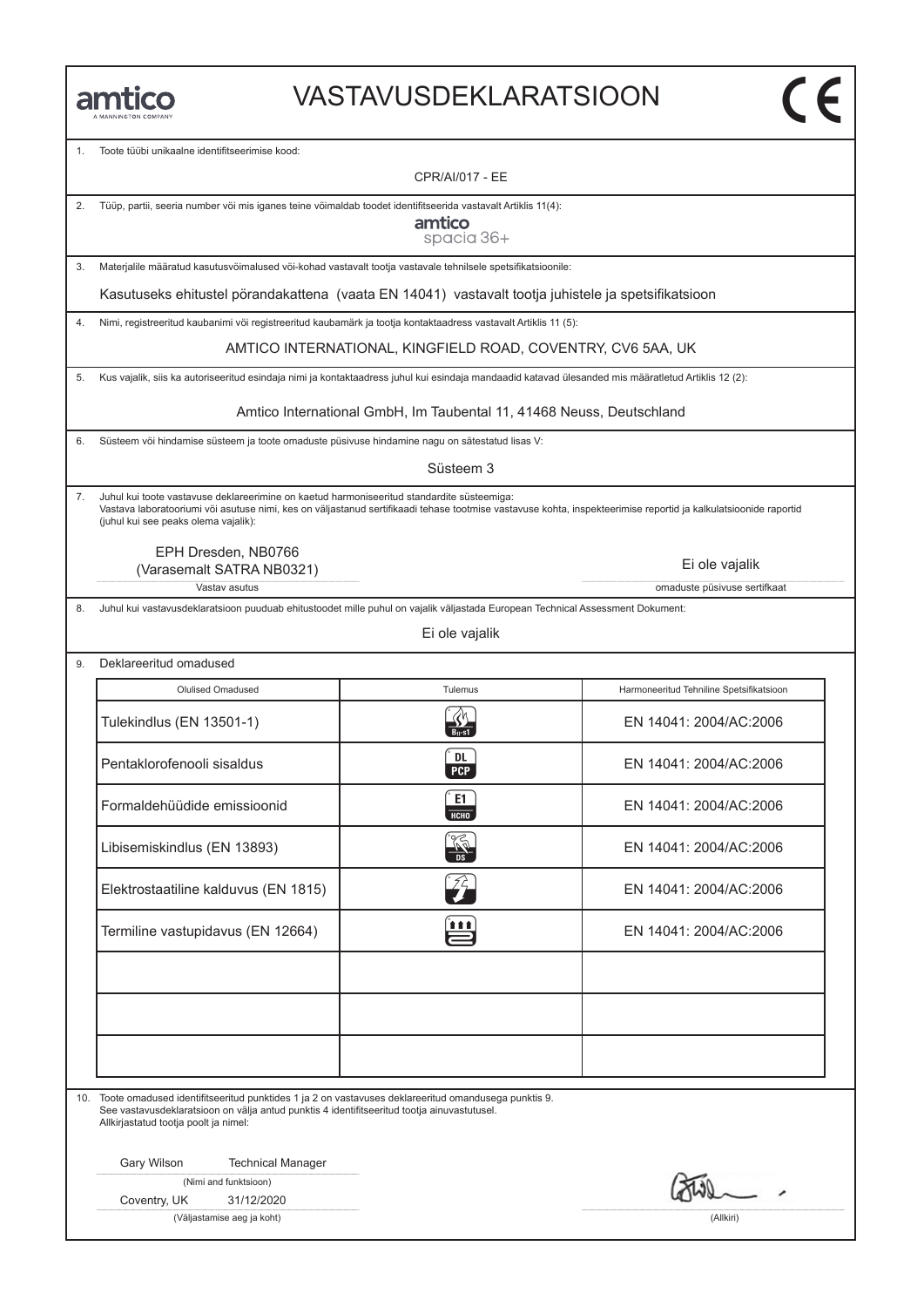|    | amtico                                                                                                                                                                                                                                                                                           |                                                                                                                                                    | EKSPLUATĀCIJAS ĪPAŠĪBU DEKLARĀCIJA |  |  |  |  |
|----|--------------------------------------------------------------------------------------------------------------------------------------------------------------------------------------------------------------------------------------------------------------------------------------------------|----------------------------------------------------------------------------------------------------------------------------------------------------|------------------------------------|--|--|--|--|
| 1. | Unikāls izstrādājuma tipa identifikācijas numurs:                                                                                                                                                                                                                                                |                                                                                                                                                    |                                    |  |  |  |  |
|    |                                                                                                                                                                                                                                                                                                  | CPR/AI/017 - LV                                                                                                                                    |                                    |  |  |  |  |
| 2. |                                                                                                                                                                                                                                                                                                  | Tipa, partijas vai sērijas numurs vai kāds cits būvizstrādājuma identifikācijas elements, kā noteikts 11. panta 4. punktā:<br>amtico<br>spacia 36+ |                                    |  |  |  |  |
| 3. | Būvizstrādājuma paredzētais izmantojums vai izmantojumi saskaņā ar piemērojamo saskaņoto tehnisko specifikāciju, kā paredzējis ražotājs:                                                                                                                                                         |                                                                                                                                                    |                                    |  |  |  |  |
|    |                                                                                                                                                                                                                                                                                                  | Izmantošanai kā grīdas segums ēkās (sk. EN 14041) saskanā ar razotaja specifikācijā.                                                               |                                    |  |  |  |  |
| 4. | Ražotāja nosaukums, reģistrētais komercnosaukums vai reģistrētā preču zīme un kontaktadrese, kā noteikts 11. panta 5. punktā:                                                                                                                                                                    |                                                                                                                                                    |                                    |  |  |  |  |
|    |                                                                                                                                                                                                                                                                                                  | AMTICO INTERNATIONAL, KINGFIELD ROAD, COVENTRY, CV6 5AA, UK                                                                                        |                                    |  |  |  |  |
| 5. | Vajadzības gadījumā tā pilnvarotā pārstāvja vārds un kontaktadrese, kura pilnvaras attiecas uz 12. panta 2. punktā nosauktajiem uzdevumiem:                                                                                                                                                      |                                                                                                                                                    |                                    |  |  |  |  |
|    |                                                                                                                                                                                                                                                                                                  | Amtico International GmbH, Im Taubental 11, 41468 Neuss, Deutschland                                                                               |                                    |  |  |  |  |
| 6. | Ekspluatācijas īpašību noturības novērtējuma un pārbaudes sistēma vai sistēmas, kā noteikts V pielikumā:                                                                                                                                                                                         |                                                                                                                                                    |                                    |  |  |  |  |
|    |                                                                                                                                                                                                                                                                                                  | Sistēma 3                                                                                                                                          |                                    |  |  |  |  |
| 7. | Gadījumā, ja ekspluatācijas īpašību deklarācija attiecas uz būvizstrādājumu, kuram ir saskaņotais standarts:<br>Apstiprinātās testēšanas laboratorijas nosaukums, kas izsniegusi atbilstības sertifikātu par razošanas procesa kontroli, pārbaudes un aprēkinu zinojumus<br>(attiecīgā gadījuma) |                                                                                                                                                    |                                    |  |  |  |  |
|    | EPH Dresden, NB0766<br>Netaikoma<br>(lepriekš SATRA NB0321)<br>pēc vajadzības - ekspluatācijas īpašību noturības sertifikātu<br>paziņotā institūcija                                                                                                                                             |                                                                                                                                                    |                                    |  |  |  |  |
| 8. | Gadījumā, ja ekspluatācijas īpašību deklarācija attiecas uz būvizstrādājumu, kuram ir izdots Eiropas tehniskais novēr tējums:                                                                                                                                                                    |                                                                                                                                                    |                                    |  |  |  |  |
|    |                                                                                                                                                                                                                                                                                                  | Netaikoma                                                                                                                                          |                                    |  |  |  |  |
| 9. | Deklarētās ekspluatācijas īpašības                                                                                                                                                                                                                                                               |                                                                                                                                                    |                                    |  |  |  |  |
|    | Būtiskie raksturlielumi<br>Ekspluatācijas īpašības                                                                                                                                                                                                                                               |                                                                                                                                                    | Saskaņota tehniskā specifikācija   |  |  |  |  |
|    | Reakcija uz uguni (EN 13501-1)                                                                                                                                                                                                                                                                   |                                                                                                                                                    | EN 14041: 2004/AC:2006             |  |  |  |  |
|    | Pentahlorfernola saturs                                                                                                                                                                                                                                                                          | DL.<br><b>PCP</b>                                                                                                                                  | EN 14041: 2004/AC:2006             |  |  |  |  |
|    | Formaldehīda Emisijas                                                                                                                                                                                                                                                                            | E1<br><b>HCHO</b>                                                                                                                                  | EN 14041: 2004/AC:2006             |  |  |  |  |
|    | Pretslīdes īpašības (EN 13893)                                                                                                                                                                                                                                                                   |                                                                                                                                                    | EN 14041: 2004/AC:2006             |  |  |  |  |
|    | Elektrostatiskā tieksme (EN 1815)                                                                                                                                                                                                                                                                |                                                                                                                                                    | EN 14041: 2004/AC:2006             |  |  |  |  |
|    | Termiskā pretestība (EN 12664)                                                                                                                                                                                                                                                                   | 111                                                                                                                                                | EN 14041: 2004/AC:2006             |  |  |  |  |
|    |                                                                                                                                                                                                                                                                                                  |                                                                                                                                                    |                                    |  |  |  |  |
|    | 10. Pielikuma 1. un 2. punktā norādītā izstrādājuma ekspluatācijas īpašības atbilst 9. punktā norādītajām deklarētajām ekspluatācijas īpašībām.<br>Par šo izdoto ekspluatācijas īpašību deklarāciju ir atbildīgs vienīgi 4. punktā norādītais ražotājs.                                          |                                                                                                                                                    |                                    |  |  |  |  |
|    | Parakstīts ražotāja vārdā:<br>Gary Wilson<br><b>Technical Manager</b><br>(vārds, uzvārds, amats)<br>Coventry, UK<br>31/12/2020                                                                                                                                                                   |                                                                                                                                                    |                                    |  |  |  |  |
|    | (izdošanas vieta un datums)                                                                                                                                                                                                                                                                      |                                                                                                                                                    | (paraksts)                         |  |  |  |  |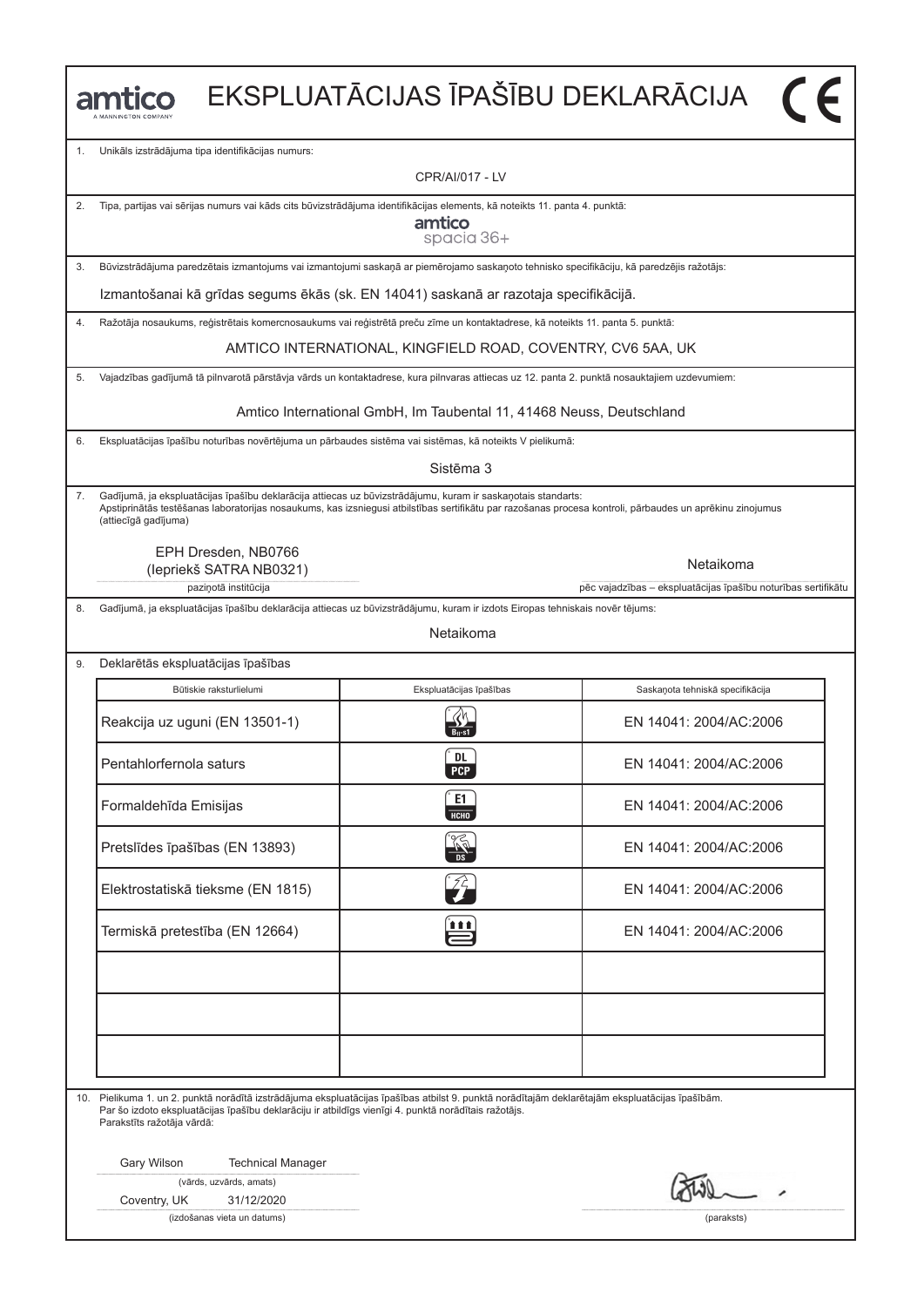|    | Unikalus produkto tipo identifikacinis kodas:                                                                                                                                                                                                                                                                  |                                                                      |                                                                                                                                                                   |  |  |  |
|----|----------------------------------------------------------------------------------------------------------------------------------------------------------------------------------------------------------------------------------------------------------------------------------------------------------------|----------------------------------------------------------------------|-------------------------------------------------------------------------------------------------------------------------------------------------------------------|--|--|--|
| 1. |                                                                                                                                                                                                                                                                                                                | <b>CPR/AI/017 - LT</b>                                               |                                                                                                                                                                   |  |  |  |
| 2. | Tipo, partijos ar serijos numeris ar bet koks kitas elementas, pagal kurį galima identifikuoti statybos produktą, kaip reikalaujama pagal 11 straipsnio 4 dalį:                                                                                                                                                | amtico                                                               |                                                                                                                                                                   |  |  |  |
| 3. | Gamintojo numatyta statybos produkto naudojimo paskirtis ar paskirtys pagal taikomą darniąją techninę specifikaciją:                                                                                                                                                                                           | spacia 36+                                                           |                                                                                                                                                                   |  |  |  |
|    | Naudoti kaip grindų danga pastatuose (žr. EN 14041) pagal gamintojo specifikacijas.                                                                                                                                                                                                                            |                                                                      |                                                                                                                                                                   |  |  |  |
| 4. |                                                                                                                                                                                                                                                                                                                |                                                                      | Gamintojo pavadinimas, registruotas komercinis pavadinimas arba registruotas prekės ženklas ir kontaktinis adresas, kaip reikalaujama pagal 11 straipsnio 5 dalį: |  |  |  |
|    |                                                                                                                                                                                                                                                                                                                | AMTICO INTERNATIONAL, KINGFIELD ROAD, COVENTRY, CV6 5AA, UK          |                                                                                                                                                                   |  |  |  |
| 5. | Kai taikytina, įgaliotojo atstovo, kuriam suteikti įgaliojimai apima 12 straipsnio 2 dalyje nurodytas užduotis, pava dinimas ir kontaktinis adresas:                                                                                                                                                           |                                                                      |                                                                                                                                                                   |  |  |  |
|    |                                                                                                                                                                                                                                                                                                                | Amtico International GmbH, Im Taubental 11, 41468 Neuss, Deutschland |                                                                                                                                                                   |  |  |  |
| 6. | Statybos produkto eksploatacinių savybių pastovumo vertinimo ir tikrinimo sistema ar sistemos, kaip nustatyta V priede:                                                                                                                                                                                        |                                                                      |                                                                                                                                                                   |  |  |  |
|    |                                                                                                                                                                                                                                                                                                                | Sistema 3                                                            |                                                                                                                                                                   |  |  |  |
| 7. | Eksploatacinių savybių deklaracijos, susijusios su statybos produktu, kuriam taikomas darnusis standartas, atveju:<br>Nosaukums paziņotā testēšanas laboratorija, kas ir izsniegusi atbilstības sertifikātu par ražošanas procesa kontroles, pārbaudes ziņojumi un aprēķinu<br>ziņojumus (attiecīgā gadījumā). |                                                                      |                                                                                                                                                                   |  |  |  |
|    | EPH Dresden, NB0766<br>(Anksčiau,, SATRA NB0321)<br>Notifikuotoji įstaiga                                                                                                                                                                                                                                      |                                                                      | Netaikomas<br>eksploatacinių savybių pastovumo sertifikatą                                                                                                        |  |  |  |
| 8. | Eksploatacinių savybių deklaracijos, susijusios su statybos produktu, kuriam buvo išduotas Europos techninis įverti nimas, atveju:                                                                                                                                                                             |                                                                      |                                                                                                                                                                   |  |  |  |
|    | Netaikomas                                                                                                                                                                                                                                                                                                     |                                                                      |                                                                                                                                                                   |  |  |  |
| 9. | Deklaruojamos eksploatacinės savybės                                                                                                                                                                                                                                                                           |                                                                      |                                                                                                                                                                   |  |  |  |
|    | Esminės charakteristikos                                                                                                                                                                                                                                                                                       | Eksploatacinės savybės                                               | Darnioji techninė specifikacija                                                                                                                                   |  |  |  |
|    | Reakcija į ugnį (EN 13501-1)                                                                                                                                                                                                                                                                                   |                                                                      | EN 14041: 2004/AC:2006                                                                                                                                            |  |  |  |
|    | Pentachlorfenolis turinyje                                                                                                                                                                                                                                                                                     | DL<br><b>PCP</b>                                                     | EN 14041: 2004/AC:2006                                                                                                                                            |  |  |  |
|    | Formaldehido emisija                                                                                                                                                                                                                                                                                           | E1<br>НСНО                                                           | EN 14041: 2004/AC:2006                                                                                                                                            |  |  |  |
|    | Atsparumas slydimui (EN 13893)                                                                                                                                                                                                                                                                                 |                                                                      | EN 14041: 2004/AC:2006                                                                                                                                            |  |  |  |
|    | Elektrostatinis polinkis (EN 1815)                                                                                                                                                                                                                                                                             | $\widehat{J}_{\bm{\tau}}$                                            | EN 14041: 2004/AC:2006                                                                                                                                            |  |  |  |
|    | Šiluminė varža (EN 12664)                                                                                                                                                                                                                                                                                      | <u>888</u>                                                           | EN 14041: 2004/AC:2006                                                                                                                                            |  |  |  |
|    |                                                                                                                                                                                                                                                                                                                |                                                                      |                                                                                                                                                                   |  |  |  |
|    |                                                                                                                                                                                                                                                                                                                |                                                                      |                                                                                                                                                                   |  |  |  |
|    | 10. 1 ir 2 punktuose nurodyto produkto eksploatacinės savybės atitinka 9 punkte deklaruojamas eksploatacines savybes.<br>Ši eksploatacinių savybių deklaracija išduota tik 4 punkte nurodyto gamintojo atsakomybe.<br>Pasirašyta (gamintojas ir jo vardu):                                                     |                                                                      |                                                                                                                                                                   |  |  |  |
|    | Gary Wilson<br><b>Technical Manager</b><br>(vardas, pavardė ir pareigos)<br>Coventry, UK<br>31/12/2020                                                                                                                                                                                                         |                                                                      |                                                                                                                                                                   |  |  |  |
|    | (išdavimo vieta ir data)                                                                                                                                                                                                                                                                                       |                                                                      | (parašas)                                                                                                                                                         |  |  |  |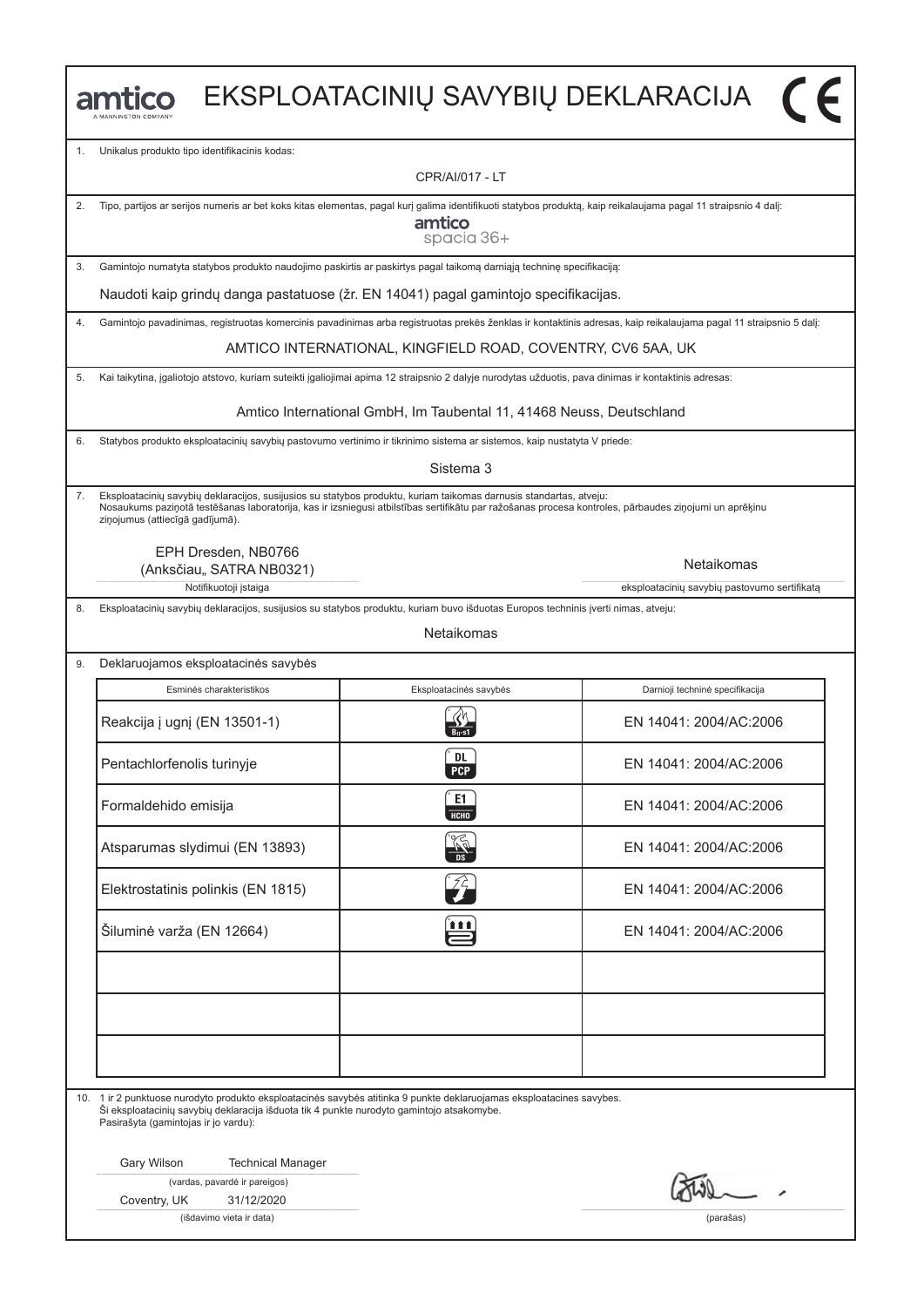### DICHIARAZIONE DI PRESTAZIONE

Codice di identificazione unico del prodotto-tipo:

CPR/AI/017 - IT

|  |  |  |  |  | 2. Numero di tipo, lotto, serie o qualsiasi altro elemento che consenta l'identificazione del prodotto da costruzione ai sensi dell'articolo 11, paragrafo 4: |  |
|--|--|--|--|--|---------------------------------------------------------------------------------------------------------------------------------------------------------------|--|
|--|--|--|--|--|---------------------------------------------------------------------------------------------------------------------------------------------------------------|--|

amtico spacia 36+

3. Uso o usi previsti del prodotto da costruzione, conformemente alla relativa specifica tecnica armonizzata, come previsto dal fabbricante:

Per l'uso come pavimentazione in edifici (vedi EN 14041) secondo le specifiche del produttore.

4. Nome, denominazione commerciale registrata o marchio registrato e indirizzo del fabbricante ai sensi dell'articolo 11, paragrafo 5:

AMTICO INTERNATIONAL, KINGFIELD ROAD, COVENTRY, CV6 5AA, UK

5. Se opportuno, nome e indirizzo del mandatario il cui mandato copre i compiti cui all'articolo 12, paragrafo 2:

Amtico International GmbH, Im Taubental 11, 41468 Neuss, Deutschland

6. Sistema o sistemi di valutazione e verifica della costanza della prestazione del prodotto da costruzione di cui all'allegato V:

Sistema 3

7. Nel caso di una dichiarazione di prestazione relativa ad un prodotto da costruzione che rientra nell'ambito di applicazione di una norma armonizzata: Nome del laboratorio di prova notificato che ha rilasciato il certificato di conformità del controllo della produzione in fabbrica, relazioni di ispezione e relazioni di calcolo (se pertinente).

EPH Dresden, NB0766

Nome dell'Organismo notificato Certificato di costanza della prestazione (Precedentemente SATRA NB0321)

8. Nel caso di una dichiarazione di prestazione relativa ad un prodotto da costruzione per il quale è stata rilasciata una valutazione tecnica europea:

Non applicabile

| Caratteristiche essenziali                 | Prestazione             | Specifica tecnica armonizzata |
|--------------------------------------------|-------------------------|-------------------------------|
| Comportamento al fuoco<br>(EN 13501-1)     |                         | EN 14041: 2004/AC:2006        |
| Pentaclorofenolo                           | <b>DL</b><br><b>PCP</b> | EN 14041: 2004/AC:2006        |
| Emissione di formaldeide                   | E1<br>HT                | EN 14041: 2004/AC:2006        |
| Resistenza allo scivolamento<br>(EN 13893) |                         | EN 14041: 2004/AC:2006        |
| Propensione elettrostatica (EN 1815)       | ZZ.                     | EN 14041: 2004/AC:2006        |
| Resistenza termica (EN 12664)              | <b>TER</b>              | EN 14041: 2004/AC:2006        |
|                                            |                         |                               |
|                                            |                         |                               |
|                                            |                         |                               |

10. La prestazione del prodotto di cui ai punti 1 e 2 è conforme alla prestazione dichiarata di cui al punto 9. Si rilascia la presente dichiarazione di prestazione sotto la responsabilità esclusiva del fabbricante di cui al punto 4.

Firmato a nome e per conto di:

Gary Wilson Technical Manager

(nome e funzioni)

Coventry, UK 31/12/2020

(luogo e data del rilascio) (firma)

Non applicabile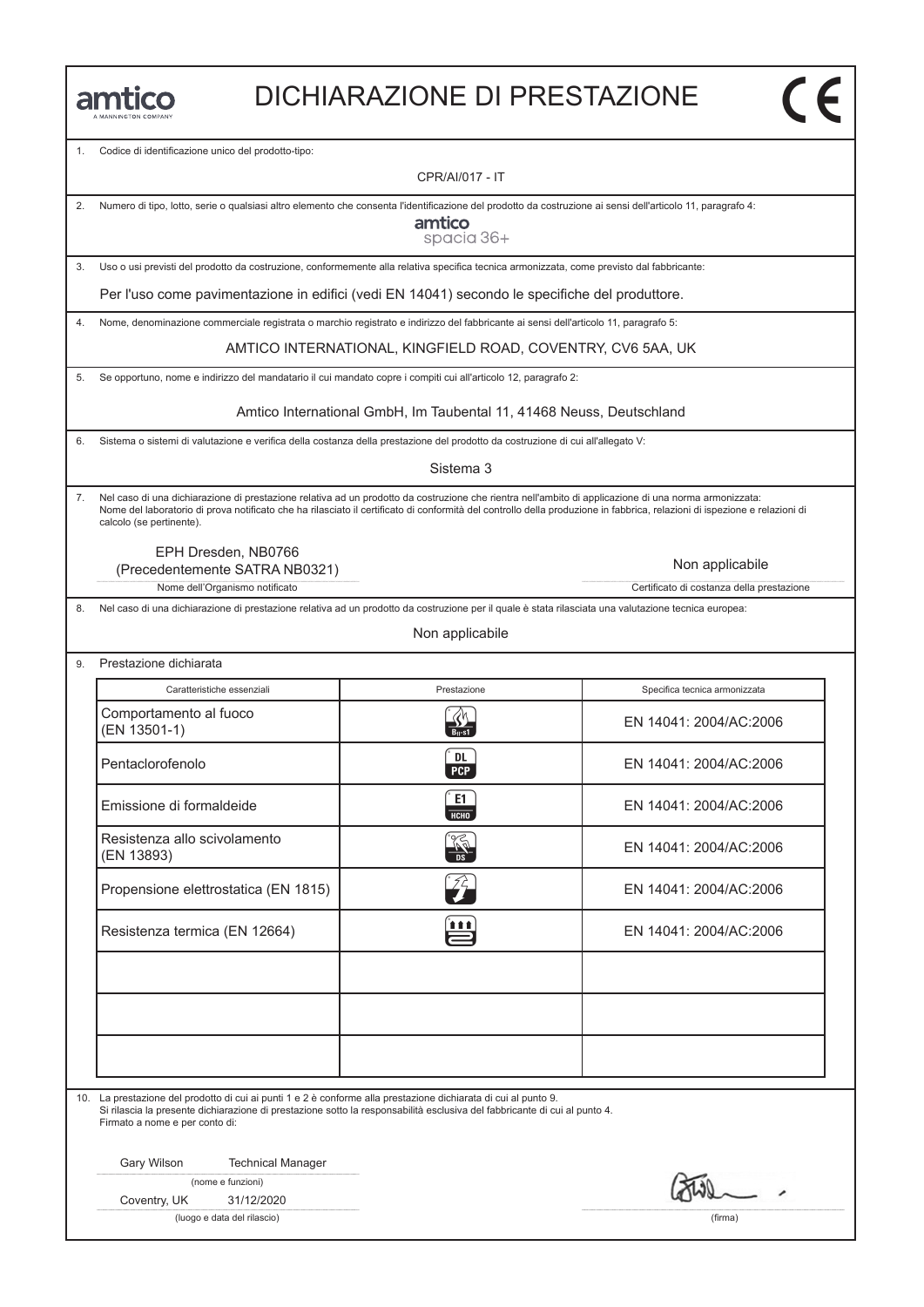| MANNINGTON COMPA |
|------------------|

## ΔΗΛΩΣΗ ΑΠΟΔΟΣΗΣ

| 1. | Μοναδικός κωδικός ταυτοποίησης του τύπου του προϊόντος:                                                                                                                                                                                                                                                     |                                                                      |                                                                                                                                                      |
|----|-------------------------------------------------------------------------------------------------------------------------------------------------------------------------------------------------------------------------------------------------------------------------------------------------------------|----------------------------------------------------------------------|------------------------------------------------------------------------------------------------------------------------------------------------------|
|    |                                                                                                                                                                                                                                                                                                             | CPR/AI/017 - GR                                                      |                                                                                                                                                      |
| 2. | Αριθμός τύπου, παρτίδας ή σειράς ή οποιοδήποτε άλλο στοιχείο επιτρέπει την ταυτοποίηση του προϊόντος του τομέα των δομικών κατασκευών, όπως προβλέπει<br>το άρθρο 11 παράγραφος 4:<br>amtico<br>spacia 36+                                                                                                  |                                                                      |                                                                                                                                                      |
| 3. | από τον κατασκευαστή:                                                                                                                                                                                                                                                                                       |                                                                      | Προτεινόμενη χρήση ή χρήσεις του προϊόντος του τομέα δομικών κατασκευών, σύμφωνα με την ισχύουσα εναρμονισμένη τεχνική προδιαγραφή, όπως προβλέπεται |
|    |                                                                                                                                                                                                                                                                                                             |                                                                      | Για χρήση ως επένδυση δαπέδου των κτιρίων (βλ. ΕΝ 14041), σύμφωνα με τις προδιαγραφές του κατασκευαστή.                                              |
| 4. | Όνομα, εμπορική επωνυμία ή κατατεθέν σήμα και διεύθυνση επικοινωνίας του κατασκευαστή, όπως προβλέπεται στο άρθρο 11 παράγραφος 5:                                                                                                                                                                          |                                                                      |                                                                                                                                                      |
|    |                                                                                                                                                                                                                                                                                                             | AMTICO INTERNATIONAL, KINGFIELD ROAD, COVENTRY, CV6 5AA, UK          |                                                                                                                                                      |
| 5. | στο άρθρο 12 παράγραφος 2:                                                                                                                                                                                                                                                                                  |                                                                      | Όπου εφαρμόζεται, όνομα και διεύθυνση επικοινωνίας του εξουσιοδοτημένου αντιπροσώπου, η εντολή του οποίου καλύπτει τα καθήκοντα που προβλέπονται     |
|    |                                                                                                                                                                                                                                                                                                             | Amtico International GmbH, Im Taubental 11, 41468 Neuss, Deutschland |                                                                                                                                                      |
| 6. | Σύστημα ή συστήματα αξιολόγησης και επαλήθευσης της σταθερότητας της απόδοσης του προϊόντος του τομέα των δομικών κατασκευών όπως καθορίζεται<br>το παράρτημα V:                                                                                                                                            |                                                                      |                                                                                                                                                      |
|    |                                                                                                                                                                                                                                                                                                             | σύστημα 3                                                            |                                                                                                                                                      |
| 7. | Σε περίπτωση δήλωσης απόδοσης σχετικά με προϊόν του τομέα δομικών κατασκευών που καλύπτεται από εναρμονισμένο πρότυπο:<br>επιθεώρησης και υπολογισμού (κατά περίπτωση).                                                                                                                                     |                                                                      | Όνομα του κοινοποιημένου εργαστήριο δοκιμών, που έχει εκδώσει το πιστοποιητικό συμμόρφωσης του ελέγχου της παραγωγής στο εργοστάσιο, τις εκθέσεις    |
|    | EPH Dresden. NB0766<br>(Προηγουμένως πιστοποίηση SATRA NB0321)                                                                                                                                                                                                                                              |                                                                      | δεν εφαρμόζεται                                                                                                                                      |
|    | κοινοποιημένος οργανισμός                                                                                                                                                                                                                                                                                   |                                                                      | πιστοποιητικό σταθερότητας της απόδοσης                                                                                                              |
| 8. | Σε περίπτωση δήλωσης απόδοσης σχετικά με προϊόν του τομέα δομικών κατασκευών για το οποίο έχει εκδοθεί ευρωπαϊκή τεχνική αξιολόγηση:                                                                                                                                                                        | δεν εφαρμόζεται                                                      |                                                                                                                                                      |
| 9. | Δηλωθείσα απόδοση                                                                                                                                                                                                                                                                                           |                                                                      |                                                                                                                                                      |
|    | Ουσιώδη χαρακτηριστικά                                                                                                                                                                                                                                                                                      | Απόδοση                                                              | Εναρμονισμένη τεχνική προδιαγραφή                                                                                                                    |
|    | Αντίδραση στη φωτιά (EN 13501-1)                                                                                                                                                                                                                                                                            |                                                                      | EN 14041: 2004/AC:2006                                                                                                                               |
|    | Περιεχόμενο Πενταχλωροφαινόλη                                                                                                                                                                                                                                                                               | DL<br><b>PCP</b>                                                     | EN 14041: 2004/AC:2006                                                                                                                               |
|    | Formaldehyd εκπομπές                                                                                                                                                                                                                                                                                        | E1<br><b>НСНО</b>                                                    | EN 14041: 2004/AC:2006                                                                                                                               |
|    | αντίσταση ολίσθησης (EN 13893)                                                                                                                                                                                                                                                                              | ్య<br>DS                                                             | EN 14041: 2004/AC:2006                                                                                                                               |
|    | Ηλεκτροστατική τάση (EN 1815)                                                                                                                                                                                                                                                                               | Ź4                                                                   | EN 14041: 2004/AC:2006                                                                                                                               |
|    | 自自自<br>Θερμική αντίσταση (EN 12664)                                                                                                                                                                                                                                                                         |                                                                      | EN 14041: 2004/AC:2006                                                                                                                               |
|    |                                                                                                                                                                                                                                                                                                             |                                                                      |                                                                                                                                                      |
|    |                                                                                                                                                                                                                                                                                                             |                                                                      |                                                                                                                                                      |
|    |                                                                                                                                                                                                                                                                                                             |                                                                      |                                                                                                                                                      |
|    | 10. Η απόδοση του προϊόντος που ταυτοποιείται στα σημεία 1 και 2 ανταποκρίνεται προς την απόδοση που δηλώθηκε στο σημείο 9.<br>Η παρούσα δήλωση απόδοσης εκδίδεται με αποκλειστική ευθύνη του κατασκευαστή που ταυτοποιείται στο σημείο 4:<br>Υπογραφή για λογαριασμό και εξ ονόματος του κατασκευαστή από: |                                                                      |                                                                                                                                                      |
|    | Gary Wilson<br><b>Technical Manager</b>                                                                                                                                                                                                                                                                     |                                                                      |                                                                                                                                                      |
|    | (όνομα και ιδιότητα)<br>31/12/2020<br>Coventry, UK                                                                                                                                                                                                                                                          |                                                                      |                                                                                                                                                      |
|    | (τόποςκαιημερομηνία έκδοσης)                                                                                                                                                                                                                                                                                |                                                                      | (υπογραφή)                                                                                                                                           |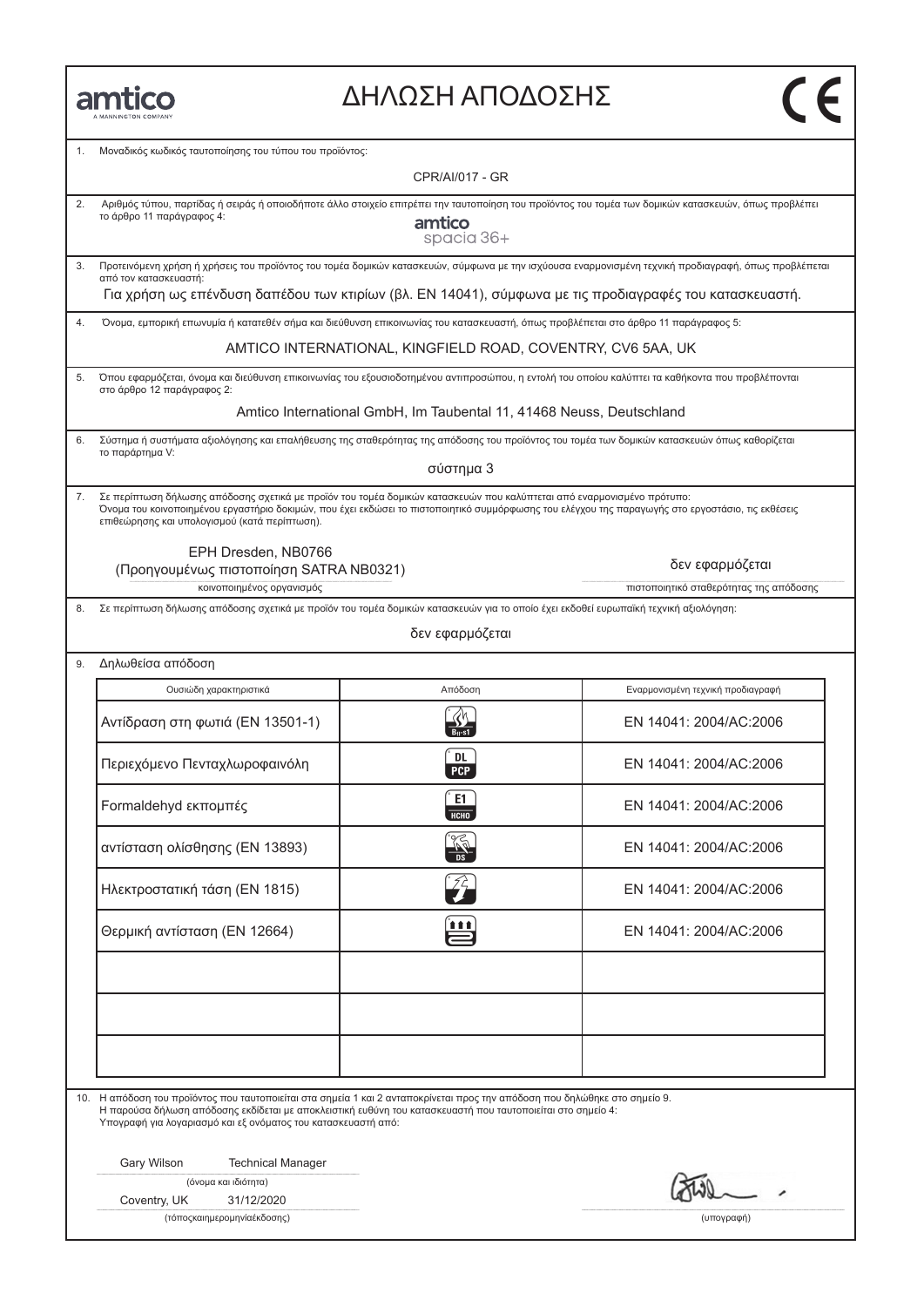| n. |  | ALAMAINICTOM COMPANIV |  |
|----|--|-----------------------|--|

# DECLARACIÓN DE PRESTACIONES

1. Código de identificación única del producto tipo:

CPR/AI/017 - ES

| 2. |                                                                                                                                                                                | Tipo, lote o número de serie o cualquier otro elemento que permita la identificación del producto de construcción como se establece en el artículo 11, apartado 4:<br>amtico<br>spacia 36+                                                                                                                                                                                                     |                                           |
|----|--------------------------------------------------------------------------------------------------------------------------------------------------------------------------------|------------------------------------------------------------------------------------------------------------------------------------------------------------------------------------------------------------------------------------------------------------------------------------------------------------------------------------------------------------------------------------------------|-------------------------------------------|
| 3. | Uso o usos previstos del producto de construcción, con arreglo a la especificación técnica armonizada aplicable, tal como lo establece el fabricante:                          |                                                                                                                                                                                                                                                                                                                                                                                                |                                           |
|    | Para su uso como suelo en los edificios (véase EN 14041) de acuerdo con las especificaciones del fabricante.                                                                   |                                                                                                                                                                                                                                                                                                                                                                                                |                                           |
| 4. |                                                                                                                                                                                | Nombre, nombre o marca registrados y dirección de contacto del fabricante según lo dispuesto en el artículo 11, apartado 5:                                                                                                                                                                                                                                                                    |                                           |
|    |                                                                                                                                                                                | AMTICO INTERNATIONAL, KINGFIELD ROAD, COVENTRY, CV6 5AA, UK                                                                                                                                                                                                                                                                                                                                    |                                           |
| 5. |                                                                                                                                                                                | En su caso, nombre y dirección de contacto del representante autorizado cuyo mandato abarca las tareas especifi cadas en el artículo 12, apartado 2:                                                                                                                                                                                                                                           |                                           |
|    |                                                                                                                                                                                | Amtico International GmbH, Im Taubental 11, 41468 Neuss, Deutschland                                                                                                                                                                                                                                                                                                                           |                                           |
| 6. |                                                                                                                                                                                | Sistema o sistemas de evaluación y verificación de la constancia de las prestaciones del producto de construcción tal como figura en el anexo V:                                                                                                                                                                                                                                               |                                           |
|    |                                                                                                                                                                                | Sistema 3                                                                                                                                                                                                                                                                                                                                                                                      |                                           |
| 7. |                                                                                                                                                                                | En caso de declaración de prestaciones relativa a un producto de construcción cubierto por una norma armonizada:<br>Nombre del laboratorio de ensayos notificado que tiene el certificado Nombre del laboratorio de ensayos notificado que haya expedido el certificado de<br>conformidad del control de producción en fábrica, informes de inspección y los informes de cálculo (en su caso). |                                           |
|    | EPH Dresden, NB0766<br>(Anteriormente SATRA NB0321)                                                                                                                            |                                                                                                                                                                                                                                                                                                                                                                                                | No aplicable                              |
|    | Organismo notificado                                                                                                                                                           |                                                                                                                                                                                                                                                                                                                                                                                                | Certificado de constancia de prestaciones |
| 8. |                                                                                                                                                                                | En caso de declaración de prestaciones relativa a un producto de construcción para el que se ha emitido una evaluación técnica europea:                                                                                                                                                                                                                                                        |                                           |
|    |                                                                                                                                                                                | No aplicable                                                                                                                                                                                                                                                                                                                                                                                   |                                           |
| 9. | Prestaciones declaradas                                                                                                                                                        |                                                                                                                                                                                                                                                                                                                                                                                                |                                           |
|    | Características esenciales                                                                                                                                                     | Prestaciones                                                                                                                                                                                                                                                                                                                                                                                   | Especificaciones técnicas armonizadas     |
|    | Reacci al fuego (EN 13501-1)                                                                                                                                                   | $B_{11}$ -s1                                                                                                                                                                                                                                                                                                                                                                                   | EN 14041: 2004/AC:2006                    |
|    | Contenido de Pentraclorofenol                                                                                                                                                  | DL<br><b>PCP</b>                                                                                                                                                                                                                                                                                                                                                                               | EN 14041: 2004/AC:2006                    |
|    | Emisiones de formaldehído                                                                                                                                                      | E1<br>НСНО                                                                                                                                                                                                                                                                                                                                                                                     | EN 14041: 2004/AC:2006                    |
|    | Resistencia al deslizamiento<br>(EN 13893)                                                                                                                                     |                                                                                                                                                                                                                                                                                                                                                                                                | EN 14041: 2004/AC:2006                    |
|    | Propensión electrostática (EN 1815)                                                                                                                                            | 72                                                                                                                                                                                                                                                                                                                                                                                             | EN 14041: 2004/AC:2006                    |
|    | Resistencia termica (EN 12664)                                                                                                                                                 | 自自自                                                                                                                                                                                                                                                                                                                                                                                            | EN 14041: 2004/AC:2006                    |
|    |                                                                                                                                                                                |                                                                                                                                                                                                                                                                                                                                                                                                |                                           |
|    |                                                                                                                                                                                |                                                                                                                                                                                                                                                                                                                                                                                                |                                           |
|    |                                                                                                                                                                                |                                                                                                                                                                                                                                                                                                                                                                                                |                                           |
|    | 10. Las prestaciones del producto identificado en los puntos 1 y 2 son conformes con las prestaciones declaradas en el punto 9.<br>Firmado por y en nombre del fabricante por: | La presente declaración de prestaciones se emite bajo la sola responsabilidad del fabricante identificado en el punto 4.                                                                                                                                                                                                                                                                       |                                           |
|    | Gary Wilson<br><b>Technical Manager</b>                                                                                                                                        |                                                                                                                                                                                                                                                                                                                                                                                                |                                           |
|    | (nombre, cargo)                                                                                                                                                                |                                                                                                                                                                                                                                                                                                                                                                                                |                                           |
|    | Coventry, UK<br>31/12/2020<br>(lugar y fecha de emisión)                                                                                                                       |                                                                                                                                                                                                                                                                                                                                                                                                | (firma)                                   |
|    |                                                                                                                                                                                |                                                                                                                                                                                                                                                                                                                                                                                                |                                           |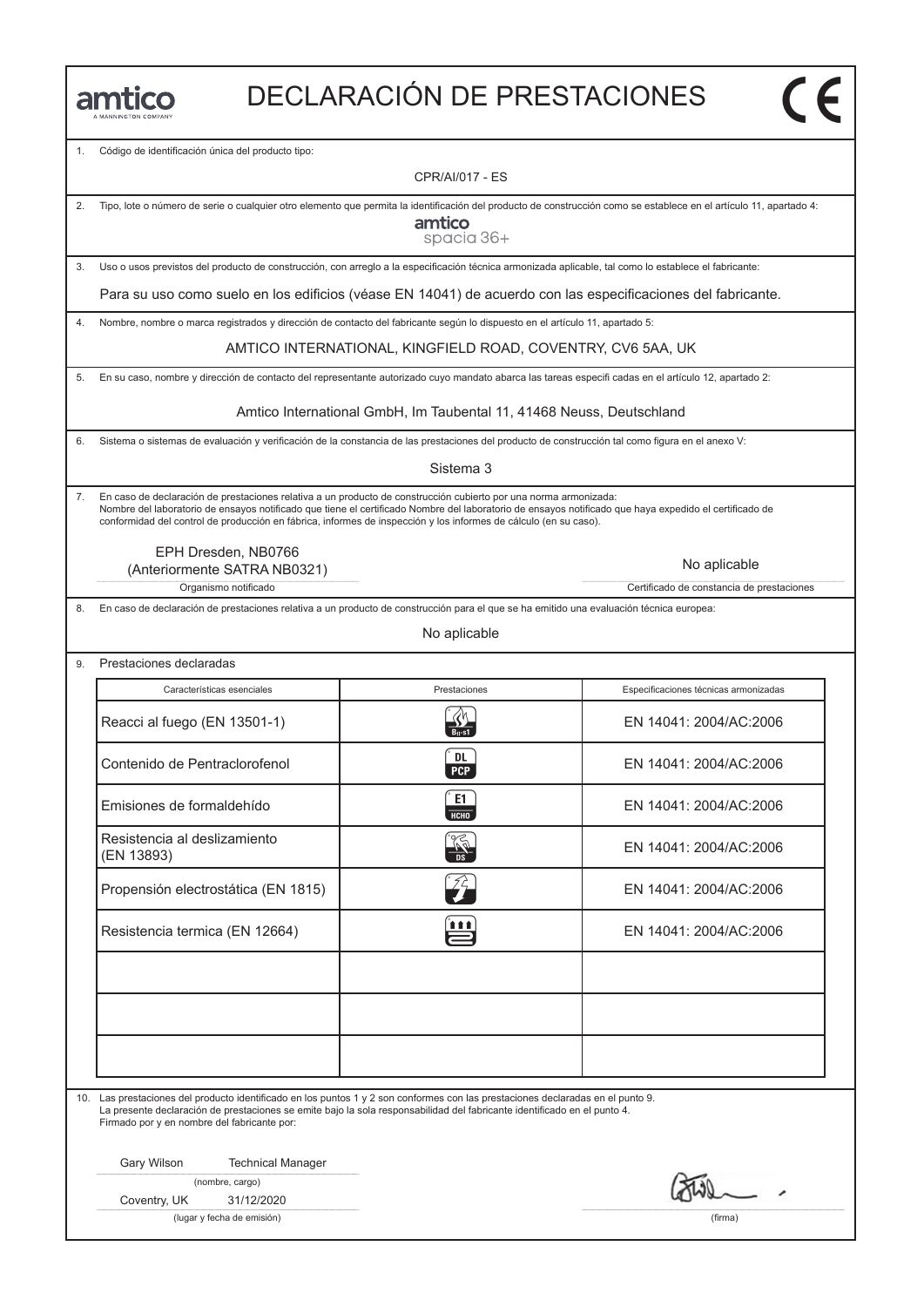# DECLARAҪÃO DE DESEMPENHO

1. Código de identificação único do produto-tipo:

CPR/AI/017 - PT

| 2. | Número do tipo, do lote ou da série, ou quaisquer outros elementos que permitam a identificação do produto de construção, nos termos do n.o 4 do artigo 11.o:<br>amtico<br>spacia 36+ |                                                                                                                                                                                                                                                                                 |                                                            |  |
|----|---------------------------------------------------------------------------------------------------------------------------------------------------------------------------------------|---------------------------------------------------------------------------------------------------------------------------------------------------------------------------------------------------------------------------------------------------------------------------------|------------------------------------------------------------|--|
| 3. | Utilização ou utilizações previstas do produto de construção, de acordo com a especificação técnica harmonizada aplicável, tal como previsto pelo fabricante:                         |                                                                                                                                                                                                                                                                                 |                                                            |  |
|    | Para utilização como revestimento em edifícios (ver EN 14041) de acordo com as especificações do fabricante.                                                                          |                                                                                                                                                                                                                                                                                 |                                                            |  |
| 4. |                                                                                                                                                                                       | Nome, designação comercial ou marca comercial registada e endereço de contacto do fabricante, nos termos do n.o 5 do artigo 11.o:                                                                                                                                               |                                                            |  |
|    |                                                                                                                                                                                       | AMTICO INTERNATIONAL, KINGFIELD ROAD, COVENTRY, CV6 5AA, UK                                                                                                                                                                                                                     |                                                            |  |
| 5. |                                                                                                                                                                                       | Se aplicável, nome e endereço de contacto do mandatário cujo mandato abrange os actos especificados no n.o 2 do artigo 12.o:                                                                                                                                                    |                                                            |  |
|    |                                                                                                                                                                                       | Amtico International GmbH, Im Taubental 11, 41468 Neuss, Deutschland                                                                                                                                                                                                            |                                                            |  |
| 6. |                                                                                                                                                                                       | Sistema ou sistemas de avaliação e verificação da regularidade do desempenho do produto de construção tal como previsto no anexo V:                                                                                                                                             |                                                            |  |
|    |                                                                                                                                                                                       | Sistema 3                                                                                                                                                                                                                                                                       |                                                            |  |
| 7. | cálculo (se aplicável).                                                                                                                                                               | No caso de uma declaração de desempenho relativa a um produto de construção abrangido por uma norma harmonizada:<br>Nome do laboratório de teste notificado que emitiu o certificado de conformidade do controlo de produção da fábrica, relatórios de inspeção e relatórios de |                                                            |  |
|    | EPH Dresden, NB0766<br>(Anteriormente SATRA NB0321)<br>Organismo notificado                                                                                                           |                                                                                                                                                                                                                                                                                 | Não aplicável<br>Certificado de regularidade do desempenho |  |
| 8. |                                                                                                                                                                                       | No caso de uma declaração de desempenho relativa a um produto de construção para o qual tenha sido emitida uma Avaliação Técnica Europeia:                                                                                                                                      |                                                            |  |
|    |                                                                                                                                                                                       | Não aplicável                                                                                                                                                                                                                                                                   |                                                            |  |
| 9. | Desempenho declarado                                                                                                                                                                  |                                                                                                                                                                                                                                                                                 |                                                            |  |
|    | Características essenciais                                                                                                                                                            | Desempenho                                                                                                                                                                                                                                                                      | Especificações técnicas harmonizada                        |  |
|    | Reação ao fogo (EN 13501-1)                                                                                                                                                           |                                                                                                                                                                                                                                                                                 | EN 14041: 2004/AC:2006                                     |  |
|    | Conteúdo de pentaclorofenol                                                                                                                                                           | DL<br><b>PCP</b>                                                                                                                                                                                                                                                                | EN 14041: 2004/AC:2006                                     |  |
|    | Emissões de formaldeído                                                                                                                                                               | E1<br><b>HCHO</b>                                                                                                                                                                                                                                                               | EN 14041: 2004/AC:2006                                     |  |
|    | Anti-derrapagem (EN 13893)                                                                                                                                                            |                                                                                                                                                                                                                                                                                 | EN 14041: 2004/AC:2006                                     |  |
|    | Propensão eletrostática (EN 1815)                                                                                                                                                     | $\mathcal{F}$                                                                                                                                                                                                                                                                   | EN 14041: 2004/AC:2006                                     |  |
|    | Resistência térmica (EN 12664)                                                                                                                                                        | 111                                                                                                                                                                                                                                                                             | EN 14041: 2004/AC:2006                                     |  |
|    |                                                                                                                                                                                       |                                                                                                                                                                                                                                                                                 |                                                            |  |
|    | 10. O desempenho do produto identificado nos pontos 1 e 2 é conforme com o desempenho declarado no ponto 9.<br>Assinado por e em nome do fabricante por:                              | A presente declaração de desempenho é emitida sob a exclusiva responsabilidade do fabricante identificado no ponto 4.                                                                                                                                                           |                                                            |  |
|    | Gary Wilson<br><b>Technical Manager</b>                                                                                                                                               |                                                                                                                                                                                                                                                                                 |                                                            |  |
|    | (nome e cargo)<br>Coventry, UK<br>31/12/2020                                                                                                                                          |                                                                                                                                                                                                                                                                                 |                                                            |  |
|    | (local e data de emissão)                                                                                                                                                             |                                                                                                                                                                                                                                                                                 | (assinatura)                                               |  |
|    |                                                                                                                                                                                       |                                                                                                                                                                                                                                                                                 |                                                            |  |
|    |                                                                                                                                                                                       |                                                                                                                                                                                                                                                                                 |                                                            |  |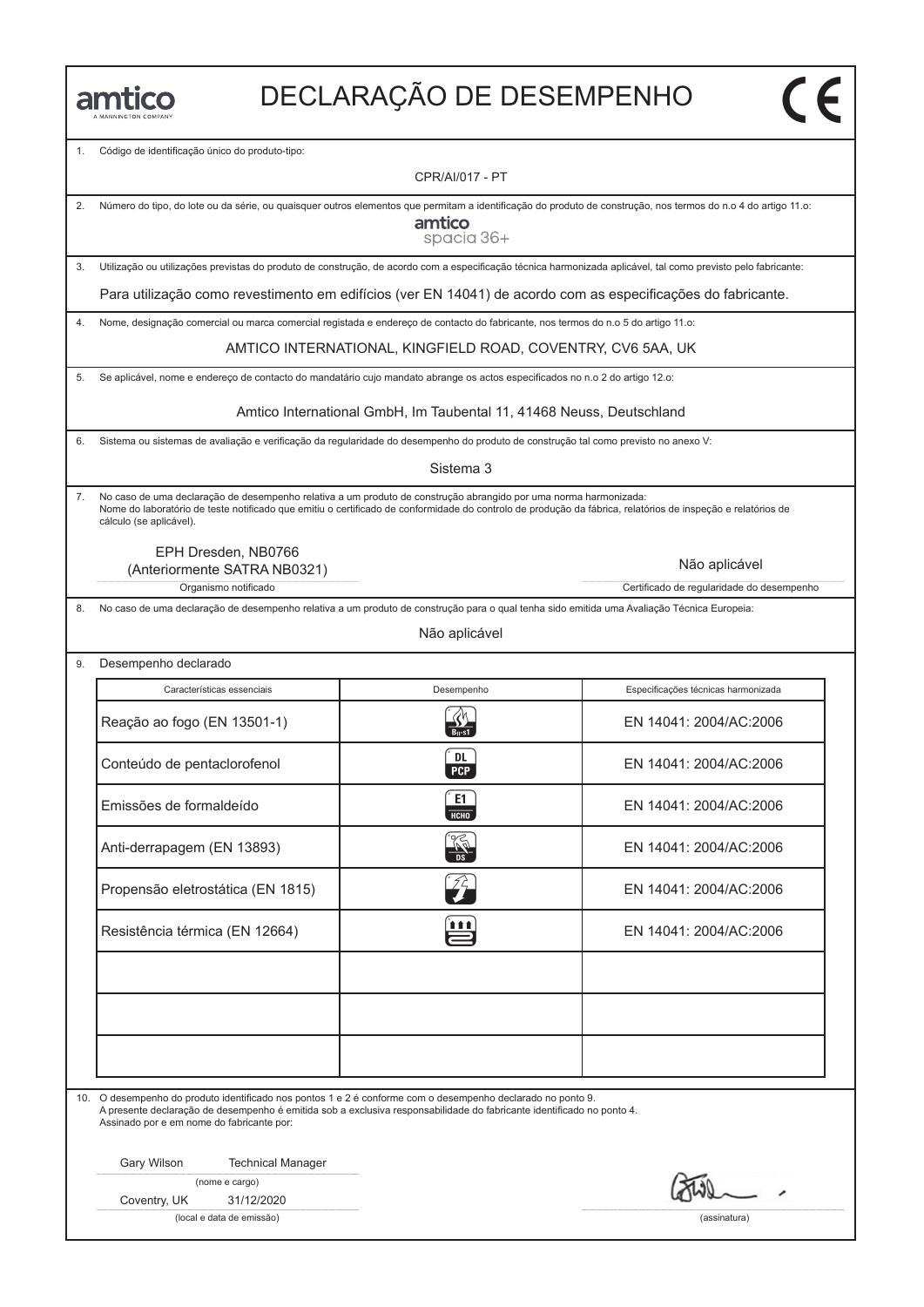| MANNINGTON COMPANY |  |
|--------------------|--|

#### DIKJARAZZJONI TA' PRESTAZZJONI

1. Kodići uniku ta' identifikazzjoni tat-tip tal-prodott:

CPR/AI/017 - MT

2. Tip, numru tal-lott jew tas-serje jew kwalunkwe element ieħor li jippermetti l-identifikazzjoni tal-prodott għall-bini kif meħtieġ taħt l-Artikolu 11(4):

amtico spacia 36+

3. Użu jew użi intiżi tal-prodott għall-bini, f'konformità mal-ispeċifikazzjoni teknika armonizzata applikabbli, kif previst mill-manifattur:

Għall-użu bħala paviment f'bini (ara EN 14041) skond l-ispeċifikazzjonijiet tal-manifattur.

4. Isem, isem tal-kummerċ irreġistrat jew it-trade mark irreġistrat u indirizz ta' kuntatt tal-manifattur kif meħtieġ taħt l-Artikolu 11(5):

AMTICO INTERNATIONAL, KINGFIELD ROAD, COVENTRY, CV6 5AA, UK

5. Fejn applikabbli, l-isem u l-indirizz ta' kuntatt tar-rappreżentant awtorizzat li l-mandat tiegħu jkopri l-kompiti speċifikati l-Artikolu 12(2):

Amtico International GmbH, Im Taubental 11, 41468 Neuss, Deutschland

6. Is-sistema jew sistemi ta' valutazzjoni u verifika tal-kostanza tal-prestazzjoni tal-prodott għall-bini kif stabbilit fl-Anness V:

Sistema 3

7. Fil-każ tad-dikjarazzjoni tal-prestazzjoni rigward prodott għall-bini kopert minn standard armonizzat: Isem tal-laboratorju tat-test notifikat, li jkun ħareġ iċ-ċertifikat ta 'konformità tal-kontroll tal-produzzjoni f'fabbrika, ir-rapporti ta' spezzjoni u r-rapporti tal-kalkolu (jekk rilevanti).

EPH Dresden, NB0766 (Preċedentement SATRA NB0321)

Mhux applikabbli

 $\overline{\mathsf{c}\mathsf{c}}$ 

Korp Notifikat **in the set of the set of the set of the set of the set of the set of the set of the set of the set of the set of the set of the set of the set of the set of the set of the set of the set of the set of the s** 

9. Prestazzjoni ddikjarata

8. Fil-każ tad-dikjarazzjoni tal-prestazzjoni rigward prodott għall-bini kopert li għalih tkun inħarġet Valutazzjoni Teknika Ewropea:

#### Mhux applikabbli

| Karatterističi essenzjali           | Prestazzjoni      | Specifikazzjonijiet teknici armonizzati |
|-------------------------------------|-------------------|-----------------------------------------|
| Reazzjoni għan-nar (EN 13501-1)     |                   | EN 14041: 2004/AC:2006                  |
| Kontenut tal Pentachlorophenol      | DL.<br><b>PCP</b> | EN 14041: 2004/AC:2006                  |
| Emissjonijiet Formaldehyd           | E1<br><b>НСНО</b> | EN 14041: 2004/AC:2006                  |
| slip reżistenza (EN 13893)          |                   | EN 14041: 2004/AC:2006                  |
| Propensità elettrostatika (EN 1815) | $\mathcal{L}$     | EN 14041: 2004/AC:2006                  |
| Reżistenza Termali (EN 12664)       | Ë                 | EN 14041: 2004/AC:2006                  |
|                                     |                   |                                         |
|                                     |                   |                                         |
|                                     |                   |                                         |

10. Il-prestazzjoni tal-prodott identifikat fil-punti 1 u 2 hija f'konformità mal-prestazzjoni ddikjarata fil-punt 9.

Din id-dikjarazzjoni ta' prestazzjoni hi maħruġa taħt ir-responsabbiltà unika tal-manifattur identifikat fil-punt 4. Iffirmat għal u f'isem il-manifattur minn:

Gary Wilson Technical Manager

(isem u funzjoni)

Coventry, UK 31/12/2020

(post u data tal-ħruġ) (firma)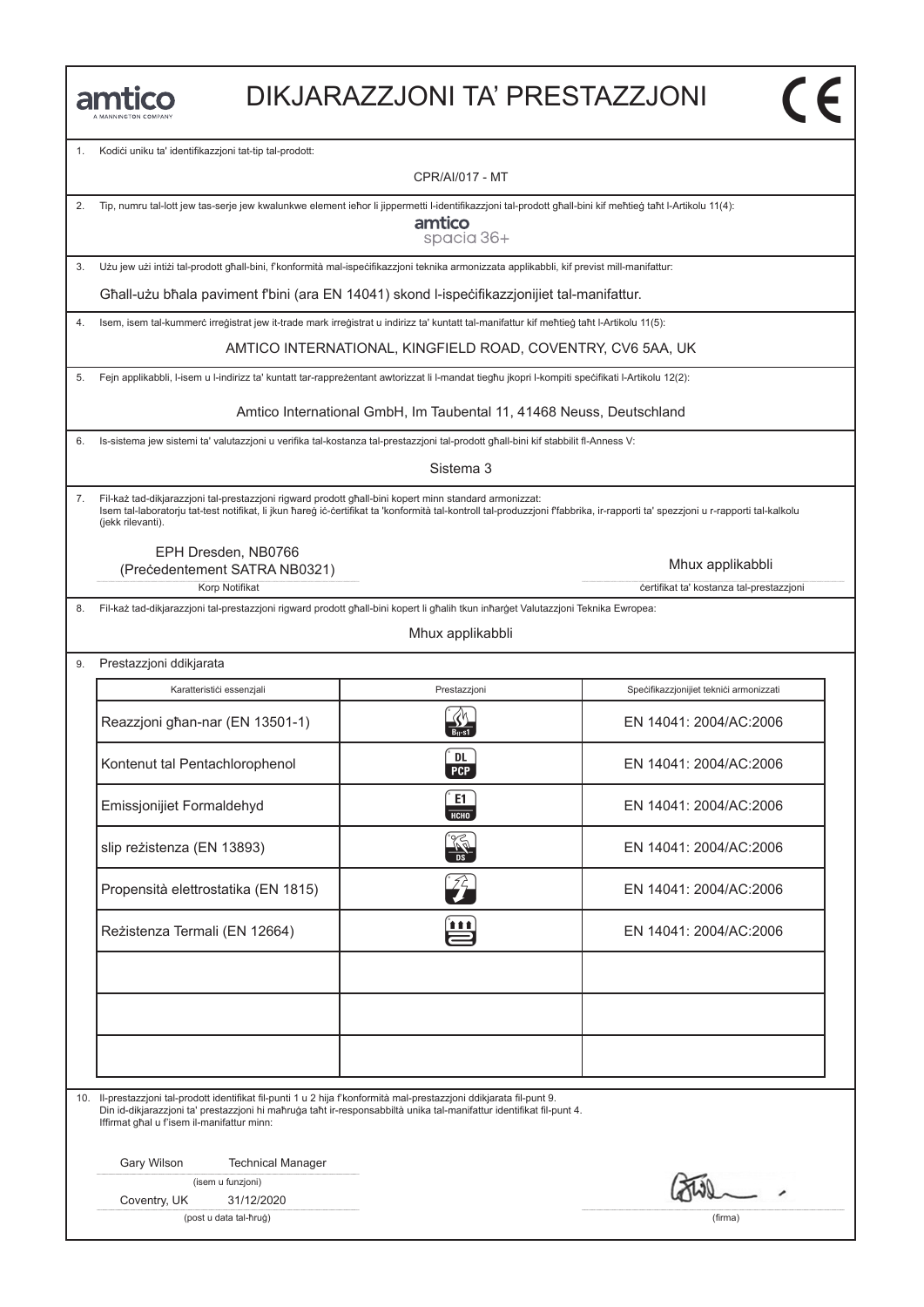# TELJESÍTMÉNYNYILATKOZAT

1. A terméktípus egyedi azonosító kódja:

CPR/AI/017 - HU

| 2. | Típus-, tétel- vagy sorozatszám vagy egyéb ilyen elem, amely lehetővé teszi az építési termék azonosítását a 11. cikk (4) bekezdésében előírtaknak megfelelően:<br>amtico<br>spacia 36+                                                                                             |                                                                                                                                                          |                                 |  |
|----|-------------------------------------------------------------------------------------------------------------------------------------------------------------------------------------------------------------------------------------------------------------------------------------|----------------------------------------------------------------------------------------------------------------------------------------------------------|---------------------------------|--|
| 3. | Az építési terméknek a gyártó által meghatározott rendeltetése vagy rendeltetései az alkalmazandó harmonizált műszaki előírással összhangban:                                                                                                                                       |                                                                                                                                                          |                                 |  |
|    | Való felhasználásra padló az épületek (lásd az EN 14041), a gyártó előírásainak.                                                                                                                                                                                                    |                                                                                                                                                          |                                 |  |
| 4. |                                                                                                                                                                                                                                                                                     | A gyártók neve, bejegyzett kereskedelmi neve, illetve bejegyzett védjegye, valamint értesítési címe a 11. cikk (5) bekezdésében előírtaknak megfelelően: |                                 |  |
|    |                                                                                                                                                                                                                                                                                     | AMTICO INTERNATIONAL, KINGFIELD ROAD, COVENTRY, CV6 5AA, UK                                                                                              |                                 |  |
| 5. |                                                                                                                                                                                                                                                                                     | Adott esetben annak a meghatalmazott képviselőnek a neve és értesítési címe, akinek a megbízása körébe a 12. cikk (2) bekezdésében meghatározott         |                                 |  |
|    | feladatok tartoznak:                                                                                                                                                                                                                                                                |                                                                                                                                                          |                                 |  |
|    |                                                                                                                                                                                                                                                                                     | Amtico International GmbH, Im Taubental 11, 41468 Neuss, Deutschland                                                                                     |                                 |  |
| 6. |                                                                                                                                                                                                                                                                                     | Az építési termékek teljesítménye állandóságának értékelésére és ellenőrzésére szolgáló, az V. mellékletben szereplők szerinti rendszer vagy rendszerek: |                                 |  |
|    |                                                                                                                                                                                                                                                                                     | Rendszer 3                                                                                                                                               |                                 |  |
| 7. | Harmonizált szabványok által szabályozott építési termékekre vonatkozó gyártói nyilatkozat esetén:<br>jelentés (ha van ilyen).<br>EPH Dresden, NB0766                                                                                                                               | Neve a bejelentett vizsgáló laboratórium, amely kiadta a megfelelőségi tanúsítványt az üzemi gyártásellenőrzés, vizsgálati jelentések és számítási       |                                 |  |
|    | (Korábban SATRA NB0321)                                                                                                                                                                                                                                                             |                                                                                                                                                          | Nem alkalmazható                |  |
|    | Intézmény neve                                                                                                                                                                                                                                                                      |                                                                                                                                                          | A teljesítménynyilatkozat száma |  |
| 8. |                                                                                                                                                                                                                                                                                     | Olyan építési termékekre vonatkozó gyártói nyilatkozat esetén, amelyekre európai műszaki értékelést adtak ki:                                            |                                 |  |
|    |                                                                                                                                                                                                                                                                                     | Nem alkalmazható                                                                                                                                         |                                 |  |
| 9. | A nyilatkozat szerinti teljesítmény                                                                                                                                                                                                                                                 |                                                                                                                                                          |                                 |  |
|    | Alapvető tulajdonságok                                                                                                                                                                                                                                                              | Teljesítmény                                                                                                                                             | Harmonizált műszaki előírások   |  |
|    | Tüzveszélyesség (EN 13501-1)                                                                                                                                                                                                                                                        |                                                                                                                                                          | EN 14041: 2004/AC:2006          |  |
|    | Pentaklór-fenol-tartalom                                                                                                                                                                                                                                                            | DL<br>PCP                                                                                                                                                | EN 14041: 2004/AC:2006          |  |
|    | Formaldehid kibocsátás                                                                                                                                                                                                                                                              | E1<br>НСНО                                                                                                                                               | EN 14041: 2004/AC:2006          |  |
|    | Csúszási ellenállás (EN 13893)                                                                                                                                                                                                                                                      |                                                                                                                                                          | EN 14041: 2004/AC:2006          |  |
|    | Elektrosztatikus hajlam (EN 1815)                                                                                                                                                                                                                                                   | 7È,                                                                                                                                                      | EN 14041: 2004/AC:2006          |  |
|    | Hőálló (EN 12664)                                                                                                                                                                                                                                                                   | 自自自                                                                                                                                                      | EN 14041: 2004/AC:2006          |  |
|    |                                                                                                                                                                                                                                                                                     |                                                                                                                                                          |                                 |  |
|    |                                                                                                                                                                                                                                                                                     |                                                                                                                                                          |                                 |  |
|    | 10. Az 1. és 2. pontban meghatározott termék teljesítménye megfelel a 9. pontban feltüntetett, nyilatkozat szerinti teljesítménynek.<br>E teljesítménynyilatkozat kiadásáért kizárólag a 4. pontban meghatározott gyártó a felelős.<br>A gyártó nevében és részéről aláíró személy: |                                                                                                                                                          |                                 |  |
|    | Gary Wilson<br><b>Technical Manager</b>                                                                                                                                                                                                                                             |                                                                                                                                                          |                                 |  |
|    | (név és beosztás)                                                                                                                                                                                                                                                                   |                                                                                                                                                          |                                 |  |
|    | 31/12/2020<br>Coventry, UK                                                                                                                                                                                                                                                          |                                                                                                                                                          |                                 |  |
|    | (a kiállítás helye és dátuma)                                                                                                                                                                                                                                                       | (aláírás)                                                                                                                                                |                                 |  |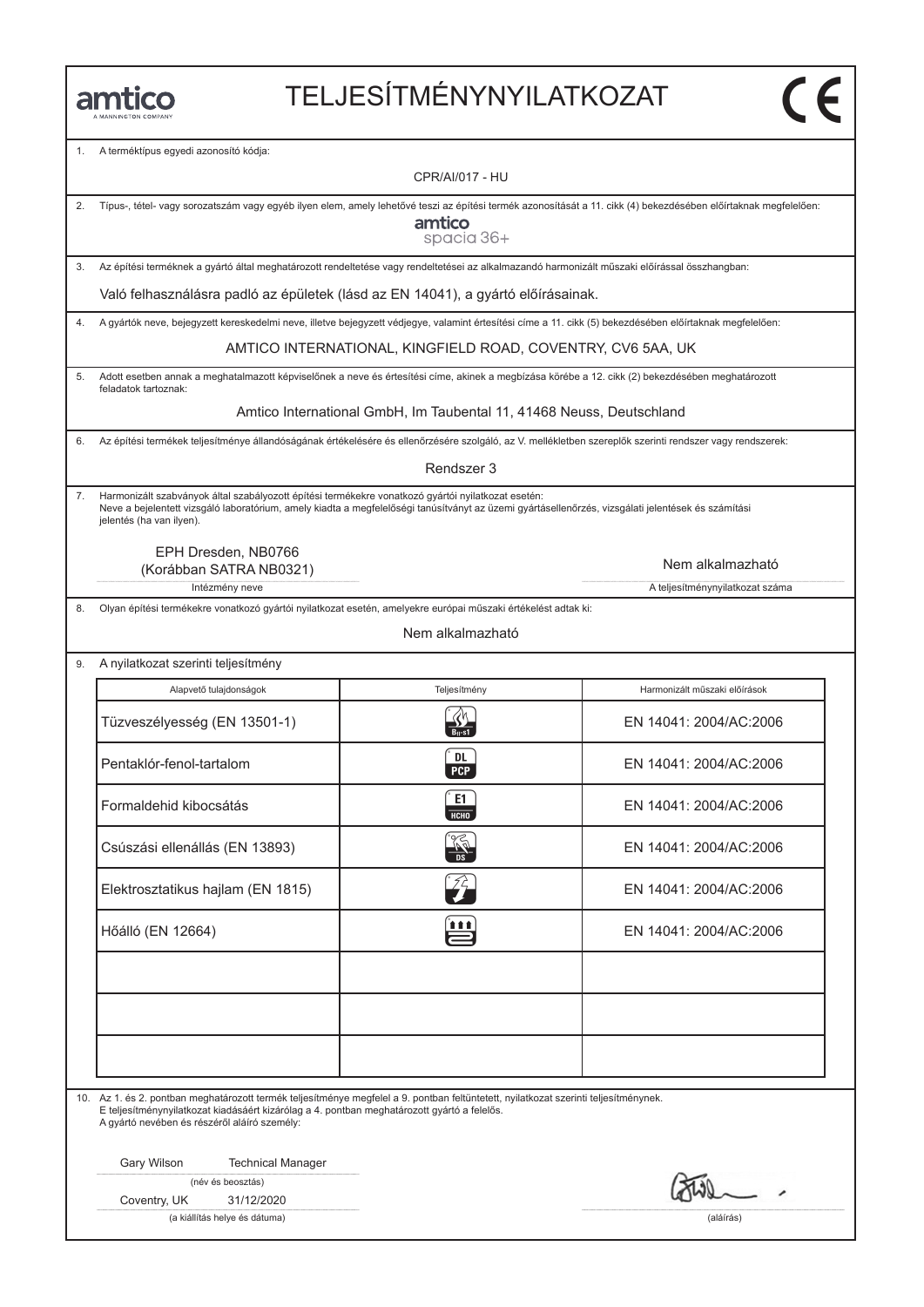# PROHLÁŠENÍ O VLASTNOSTECH

1. Jedinečný identifikační kód typu výrobku:

CPR/AI/017 - CZ

2. Typ, série nebo sériové číslo nebo jakýkoli jiný prvek umožňující identifikaci stavebních výrobků podle čl. 11 odst. 4:

amtico spacia 36+

3. Zamýšlené použití nebo zamýšlená použití stavebního výrobku v souladu s příslušnou harmonizovanou technickou specifikací podle předpokladu výrobce:

Pro použití jako podlahy v budovách (viz EN 14041) podle specifikace výrobce.

4. Jméno, firma nebo registrovaná obchodní známka a kontaktní adresa výrobce podle čl. 11 odst. 5:

AMTICO INTERNATIONAL, KINGFIELD ROAD, COVENTRY, CV6 5AA, UK

5. Případně jméno a kontaktní adresa zplnomocněného zástupce, jehož plná moc se vztahuje na úkoly uvedené v čl. 12 odst. 2:

Amtico International GmbH, Im Taubental 11, 41468 Neuss, Deutschland

6. Systém nebo systémy posuzování a ověřování stálosti vlastností stavebních výrobků, jak je uvedeno v příloze V:

Systém 3

7. V případě prohlášení o vlastnostech týkajících se stavebního výrobku, na který se vztahuje harmonizovaná norma: Název oznámeného zkušební laboratoře, který vydal osvědčení o shodě řízení výroby, inspekční zprávy a zprávy o výpočtu (pokud je to relevantní).

> EPH Dresden, NB0766 (Dříve SATRA NB0321)

> > Notifikovaný orgán **Osvědčení o stálosti vlastností vlastností vlastností vlastností vlastností vlastností vlastností vlastností vlastností vlastností vlastností vlastností vlastností vlastností vlastností vlastností vlast**

8. V případě prohlášení o vlastnostech týkajících se stavebního výrobku, pro který bylo vydáno evropské technické posouzení:

Není použitelný

9. Vlastnosti uvedené v prohlášení

| Základní charakteristiky             | Vlastnost        | Harmonizované technické specifikace |
|--------------------------------------|------------------|-------------------------------------|
| Reakce na oheň (EN 13501-1)          |                  | EN 14041: 2004/AC:2006              |
| Obsah pentachlorofenolu              | DL<br><b>PCP</b> | EN 14041: 2004/AC:2006              |
| Emise formaldehydu                   | E1<br>HCHO       | EN 14041: 2004/AC:2006              |
| Odpor proti skluzu (EN 13893)        | <b>AND</b>       | EN 14041: 2004/AC:2006              |
| Elektrostatická náchylnost (EN 1815) | $\sqrt[3]{2}$    | EN 14041: 2004/AC:2006              |
| Teplotní odolnost (EN 12664)         | Ë                | EN 14041: 2004/AC:2006              |
|                                      |                  |                                     |
|                                      |                  |                                     |
|                                      |                  |                                     |

10. Vlastnost výrobku uvedená v bodě 1 a 2 je ve shodě s vlastností uvedenou v bodě 9. Toto prohlášení o vlastnostech se vydává na výhradní odpovědnost výrobce uvedeného v bodě 4.

Podepsáno za výrobce a jeho jménem:

Gary Wilson Technical Manager

(jméno a funkce)

Coventry, UK 31/12/2020

(místo a datum vydání) (podpis)

Není použitelný

 $\overline{\mathsf{c}\mathsf{c}}$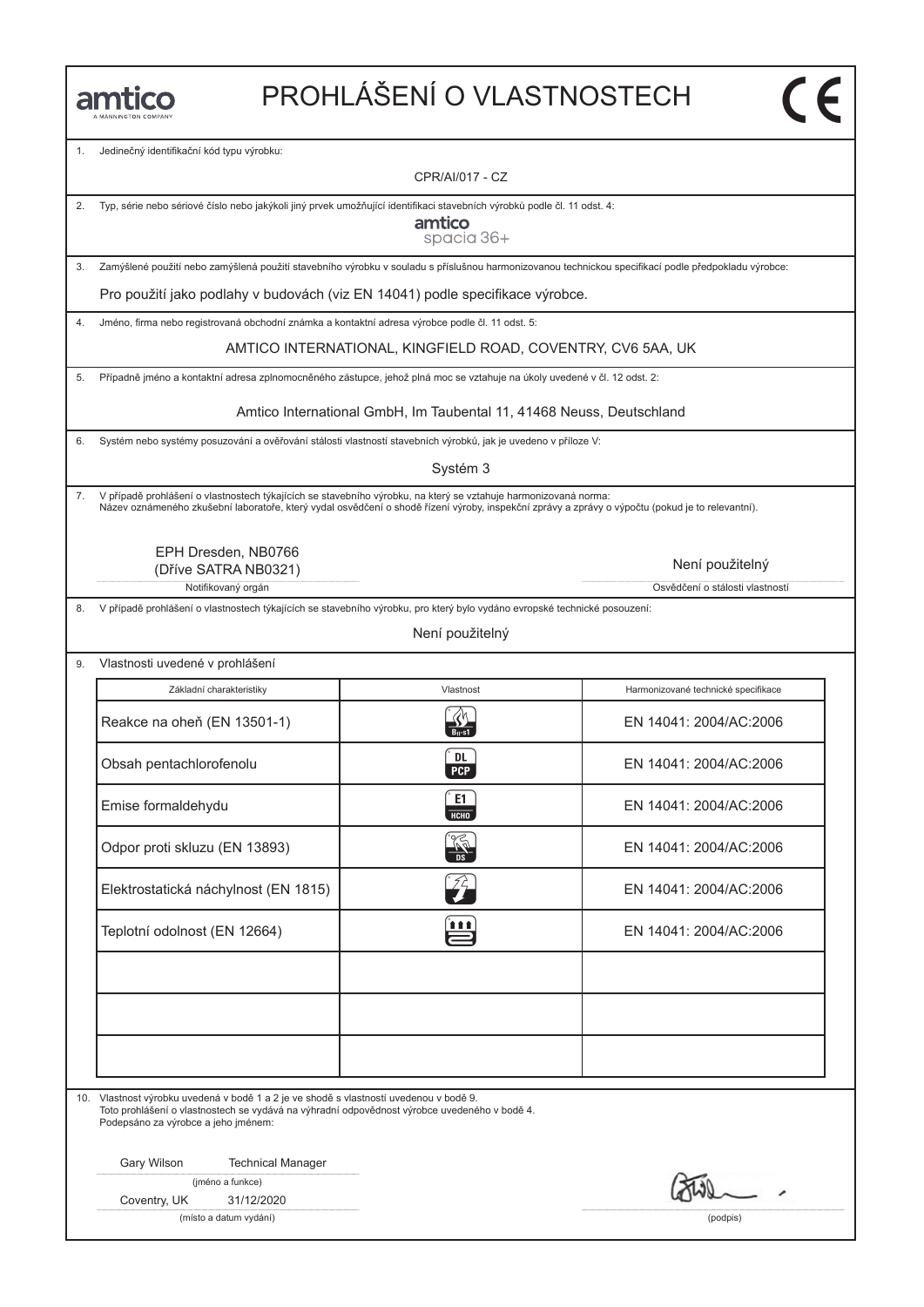## VYHLÁSENIE O PARAMETROCH

1. Jedinečný identifikačný kód typu výrobku:

CPR/AI/017 - SK

| 2. Typ, číslo výrobnej dávky alebo sériové číslo, alebo akýkoľvek iný prvok umožňujúci identifikáciu stavebného výrobku, ako sa vyžaduje podľa článku 11 ods. 4: |
|------------------------------------------------------------------------------------------------------------------------------------------------------------------|
|                                                                                                                                                                  |

amtico spacia 36+

3. Zamýšľané použitia stavebného výrobku, ktoré uvádza výrobca, v súlade s uplatniteľnou harmonizovanou technickou špecifikáciou:

Pre použitie ako podlahy v budovách (pozri EN 14041) je podľa špecifikácie výrobcu.

4. Meno, registrované obchodné meno alebo registrovaná ochranná známka a kontaktná adresa výrobcu, ako sa vyžaduje podľa článku 11 ods. 5:

AMTICO INTERNATIONAL, KINGFIELD ROAD, COVENTRY, CV6 5AA, UK

5. V prípade potreby meno a kontaktná adresa splnomocneného zástupcu, ktorého splnomocnenie zahŕňa úlohy vymedzené v článku 12 ods. 2:

Amtico International GmbH, Im Taubental 11, 41468 Neuss, Deutschland

6. Systém alebo systémy posudzovania a overovania nemennosti parametrov stavebného výrobku, ako sa uvádzajú v prílohe V:

Systém 3

7. V prípade vyhlásenia o parametroch týkajúceho sa stavebného výrobku, na ktorý sa vzťahuje harmonizovaná norma: Názov notifikovaného skúšobného laboratória, ktorý vydal osvedčenie o zhode riadenia výroby, inšpekčné správy a správy o výpočte (ak je to relevantné).

> EPH Dresden, NB0766 (Predtým SATRA NB0321)

Notifikovaný orgán **Osvetlandia** Osvetlánia od Osvetlánia od Osvetlánia od Osvetlánia o stálosti vlastností

8. V prípade vyhlásenia o parametroch týkajúceho sa stavebného výrobku, na ktorý bolo vypracované európske technické posúdenie:

Nie je použiteľný

9. Deklarované parametre Podstatné vlastnosti **Parametre** Harmonizované technické špecifikácie **Parametre** Harmonizované technické špecifikácie Podstatné vlastnosti Parametre Harmonizované technické špecifikácie<br>Reakcia na oheň (EN 13501-1) Reakcia na oheň (EN 13501-1) R EN 14041: 2004/AC:2006 Reakcia na oheň (EN 13501-1)<br>
Obsah pentachlórfenolu (EN 14041: 2004/AC:2006<br>
Obsah pentachlórfenolu (EN 14041: 2004/AC:2006 Emisia formaldehydu c EN 14041: 2004/AC:2006<br>Emisia formaldehydu c EN 14041: 2004/AC:2006 Emisia formaldehydu EN 14041: 2004/AC:2006<br>
Odpor proti sklzu (EN 13893)  $\frac{204}{100}$  EN 14041: 2004/AC:2006 Odpor proti skizu (EN 13893)<br>
Elektrostatická náchylnosť (EN 1815)<br>
Elektrostatická náchylnosť (EN 1815) Elektrostatická náchylnosť (EN 1815)<br>Tepelná odolnosť (EN 12664) en EN 14041: 2004/AC:2006

10. Parametre výrobku uvedené v bodoch 1 a 2 sú v zhode s deklarovanými parametrami v bode 9. Toto vyhlásenie o parametroch sa vydáva na výhradnú zodpovednosť výrobcu uvedeného v bode 4. Podpísal(-a) za a v mene výrobcu:

Gary Wilson Technical Manager

|  |  | (meno a funkcia) |
|--|--|------------------|
|--|--|------------------|

Coventry, UK 31/12/2020

(miesto a dátum vydania) (podpis)

Nie je použiteľný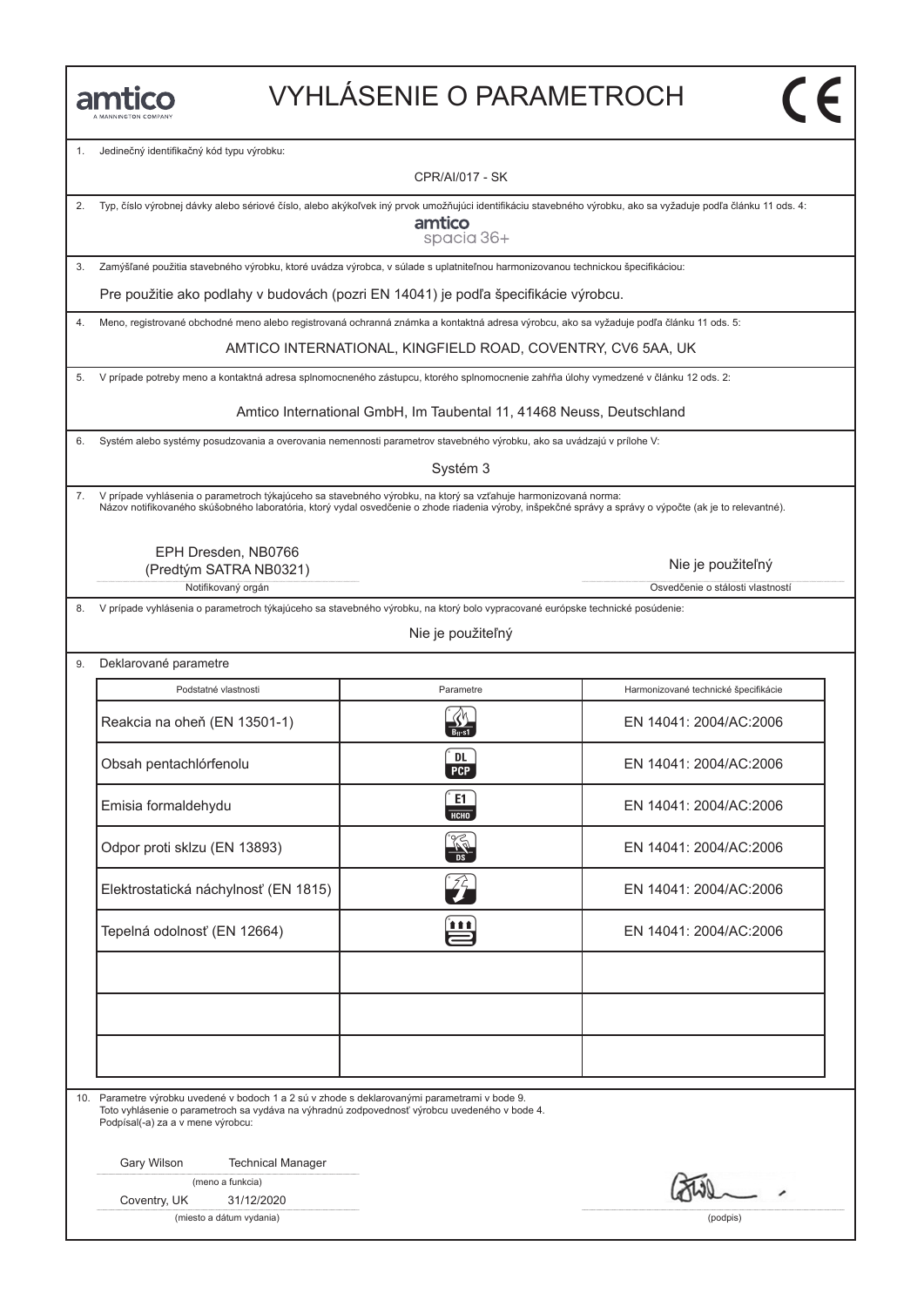#### IZJAVA O LASTNOSTIH

1. Enotna identifikacijska oznaka tipa proizvoda:

CPR/AI/017 - SI

2. Tip, serijska ali zaporedna številka ali kateri koli drug element, na podlagi katerega je mogoče prepoznati gradbene proizvode, v skladu s členom 11(4):

amtico spacia 36+

3. Predvidena uporaba ali predvidene vrste uporabe gradbenega proizvoda v skladu z veljavno harmonizirano tehnično specifikacijo, kot jih predvideva proizvajalec:

Za uporabo kot talne obloge v stavbah (glej EN 14041) v skladu z navodili proizvajalca.

4. Ime, registrirano trgovsko ime ali registrirana blagovna znamka in naslov proizvajalca v skladu s členom 11(5):

AMTICO INTERNATIONAL, KINGFIELD ROAD, COVENTRY, CV6 5AA, UK

5. Po potrebi ime ali naslov pooblaščenega zastopnika, katerega pooblastilo zajema naloge, opredeljene v členu 12(2):

Amtico International GmbH, Im Taubental 11, 41468 Neuss, Deutschland

6. Sistem ali sistemi ocenjevanja in preverjanja nespremenljivosti lastnosti gradbenega proizvoda, kot je določeno v Prilogi V:

Sistem 3

7. Za izjavo o lastnostih glede gradbenega proizvoda, za katerega velja harmoniziran standard:<br>Ime priglašenega testnega laboratorija, ki je izdala potrdilo o skladnosti tovarniške kontrole proizvodnje, poročila o pregledu

EPH Dresden, NB0766 (Prej SATRA NB0321)

priglašeni organ **Certifikat o nespremenljivosti lastnosti** Certifikat o nespremenljivosti lastnosti

8. Za izjavo o lastnostih glede gradbenega proizvoda, za katerega je bila izdana evropska tehnična ocena:

Se ne uporablja

9. Navedena lastnost

| Bistvene značilnosti:                    | Lastnost                   | Harmonizirane tehnične specifikacije |
|------------------------------------------|----------------------------|--------------------------------------|
| Preiskus odziva na ogenj<br>(EN 13501-1) |                            | EN 14041: 2004/AC:2006               |
| Vsebina pentaklorofenol                  | DL<br><b>PCP</b>           | EN 14041: 2004/AC:2006               |
| Emisije formaldehida                     | E1<br>HCHO                 | EN 14041: 2004/AC:2006               |
| Odpornost proti zdrsu (EN 13893)         | <b>AND</b>                 | EN 14041: 2004/AC:2006               |
| Elektrostatična nagnjenost (EN 1815)     | $\mathcal{Z}_{\mathbf{r}}$ | EN 14041: 2004/AC:2006               |
| Toplotna odpornost (EN 12664)            | ₩                          | EN 14041: 2004/AC:2006               |
|                                          |                            |                                      |
|                                          |                            |                                      |
|                                          |                            |                                      |

10. Lastnosti proizvoda, navedenega v točki 1 in 2, so v skladu z navedenimi lastnostmi iz točke 9. Za izdajo te izjave o lastnostih je odgovoren izključno proizvajalec, naveden v točki 4: Podpisal za in v imenu proizvajalca:

Gary Wilson Technical Manager

|  | (ime in dejavnost) |
|--|--------------------|
|  |                    |

Coventry, UK 31/12/2020

(kraj in datum izdaje) (podpis)

Se ne uporablja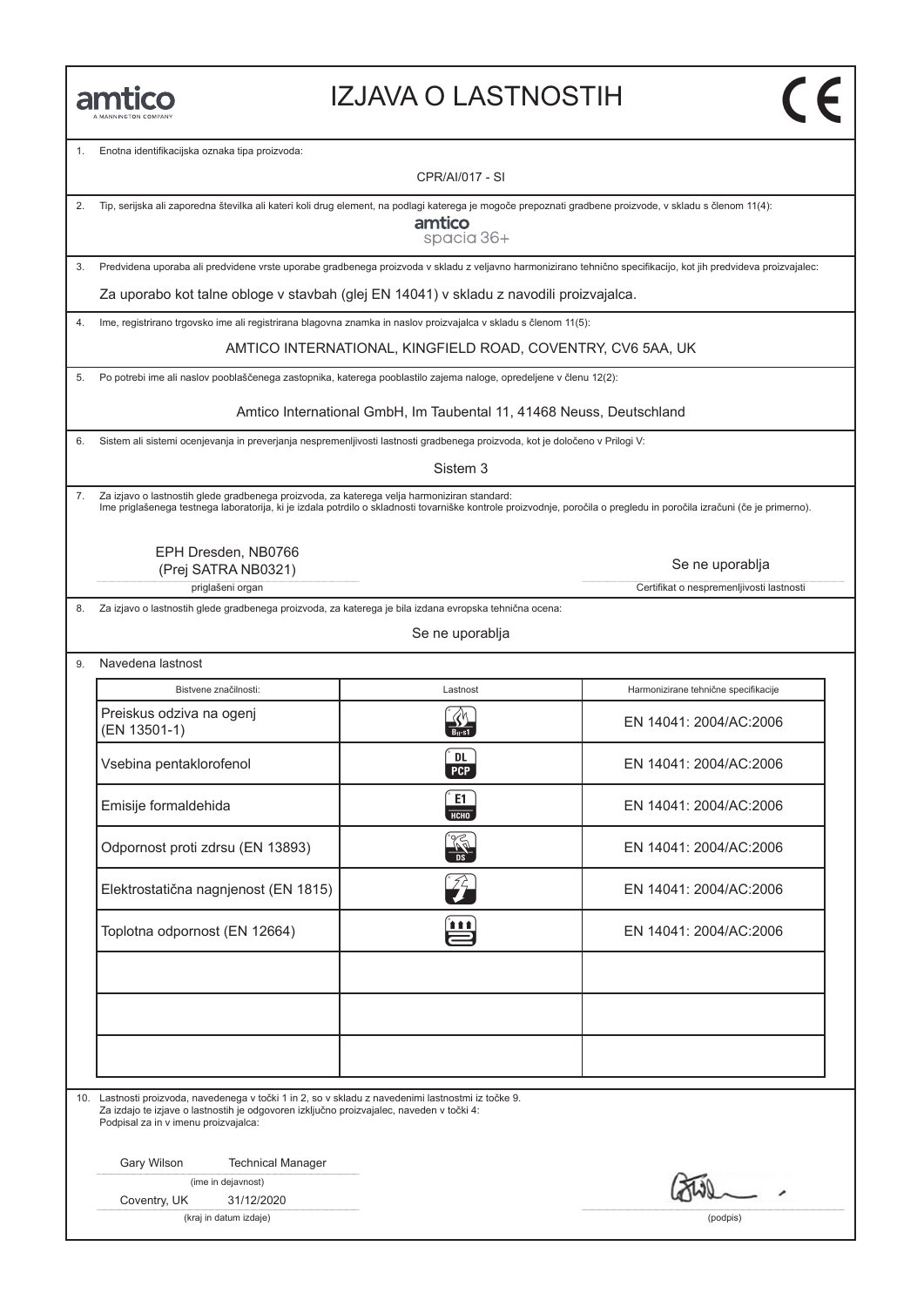| <b>amtico</b> ДЕКЛАРАЦИЯ ЗА ЕКСПЛОАТАЦИОННИ ПОКАЗАТЕЛИ |
|--------------------------------------------------------|
|                                                        |



| 1. | Уникален идентификационен код на типа продукт:                                                                                                                                            |                                                                                                                                                                                                                                                                   |                                                                                                              |  |
|----|-------------------------------------------------------------------------------------------------------------------------------------------------------------------------------------------|-------------------------------------------------------------------------------------------------------------------------------------------------------------------------------------------------------------------------------------------------------------------|--------------------------------------------------------------------------------------------------------------|--|
|    | CPR/AI/017 - BG                                                                                                                                                                           |                                                                                                                                                                                                                                                                   |                                                                                                              |  |
| 2. | Тип, партиден или сериен номер или друг елемент, който позволява да се идентифицира строителният продукт съгласно изискванията на член 11,<br>параграф 4:<br>amtico<br>spacia 36+         |                                                                                                                                                                                                                                                                   |                                                                                                              |  |
| 3. | от производителя:                                                                                                                                                                         | Предвидена употреба или употреби на строителния продукт в съответствие с приложимата хармонизирана специ фикация, както е предвидено                                                                                                                              |                                                                                                              |  |
|    |                                                                                                                                                                                           |                                                                                                                                                                                                                                                                   | За употреба като подова настилка в сгради (виж EN 14041) в съответствие със спецификациите на производителя. |  |
| 4. | параграф 5:                                                                                                                                                                               | Име, регистрирано търговско наименование или регистрирана търговска марка и адрес за контакт на производителя съгласно изискванията на член 11,                                                                                                                   |                                                                                                              |  |
|    |                                                                                                                                                                                           | AMTICO INTERNATIONAL, KINGFIELD ROAD, COVENTRY, CV6 5AA, UK                                                                                                                                                                                                       |                                                                                                              |  |
| 5. |                                                                                                                                                                                           | Когато е приложимо, име и адрес за контакт на упълномощения представител, чието пълномощие включва задачите, посочени в член 12, параграф 2:                                                                                                                      |                                                                                                              |  |
|    |                                                                                                                                                                                           | Amtico International GmbH, Im Taubental 11, 41468 Neuss, Deutschland                                                                                                                                                                                              |                                                                                                              |  |
| 6. | в приложение V:                                                                                                                                                                           | Система или системи за оценяване и проверка на постоянството на експлоатационните показатели на строителния продукт, както са изложени                                                                                                                            |                                                                                                              |  |
|    |                                                                                                                                                                                           | система 3                                                                                                                                                                                                                                                         |                                                                                                              |  |
| 7. | инспекционните доклади и отчети изчисления (ако е приложимо).                                                                                                                             | В случай на декларация за експлоатационни показатели относно строителен продукт е обхванат от хармонизиран стандарт:<br>Наименованието на упълномощения лабораторен тест, който е издал сертификат за съответствие на производствения контрол в предприятието, на |                                                                                                              |  |
|    | EPH Dresden, NB0766<br>(Преди това SATRA NB0321)                                                                                                                                          |                                                                                                                                                                                                                                                                   | не е приложимо                                                                                               |  |
|    | нотифициран орган                                                                                                                                                                         |                                                                                                                                                                                                                                                                   | сертификат за постоянството на експлоатационните<br>характеристики                                           |  |
| 8. |                                                                                                                                                                                           | В случай на декларация за експлоатационни показатели относно строителен продукт, за който е издадена европейска техническа оценка:                                                                                                                                |                                                                                                              |  |
|    |                                                                                                                                                                                           | не е приложимо                                                                                                                                                                                                                                                    |                                                                                                              |  |
| 9. | Декларирани експлоатационни показатели                                                                                                                                                    |                                                                                                                                                                                                                                                                   |                                                                                                              |  |
|    | Съществени характеристики                                                                                                                                                                 | Експлоатационни показатели                                                                                                                                                                                                                                        | Хармонизирана техническа спецификация                                                                        |  |
|    | Реакция на огън (EN 13501-1)                                                                                                                                                              |                                                                                                                                                                                                                                                                   | EN 14041: 2004/AC:2006                                                                                       |  |
|    | Съдържание на пентахлорфенол                                                                                                                                                              | DL<br><b>PCP</b>                                                                                                                                                                                                                                                  | EN 14041: 2004/AC:2006                                                                                       |  |
|    | емисиите на формалдехид                                                                                                                                                                   | E1.<br><b>HCHO</b>                                                                                                                                                                                                                                                | EN 14041: 2004/AC:2006                                                                                       |  |
|    | Противоплъзгащи (EN 13893)                                                                                                                                                                |                                                                                                                                                                                                                                                                   | EN 14041: 2004/AC:2006                                                                                       |  |
|    | Електростатична склонност<br>(EN 1815)                                                                                                                                                    |                                                                                                                                                                                                                                                                   | EN 14041: 2004/AC:2006                                                                                       |  |
|    | Термична устойчивост (EN 12664)                                                                                                                                                           | 自自自                                                                                                                                                                                                                                                               | EN 14041: 2004/AC:2006                                                                                       |  |
|    |                                                                                                                                                                                           |                                                                                                                                                                                                                                                                   |                                                                                                              |  |
|    |                                                                                                                                                                                           |                                                                                                                                                                                                                                                                   |                                                                                                              |  |
|    |                                                                                                                                                                                           |                                                                                                                                                                                                                                                                   |                                                                                                              |  |
|    |                                                                                                                                                                                           |                                                                                                                                                                                                                                                                   |                                                                                                              |  |
|    | 10. Експлоатационните показатели на продукта, посочени в точки 1 и 2, съответстват на декларираните експлоатационни показатели в точка 9.<br>Подписано за и от името на производителя от: | Настоящата декларация за експлоатационни показатели се издава изцяло на отговорността на производителя, посочен в точка 4:                                                                                                                                        |                                                                                                              |  |
|    | Gary Wilson<br><b>Technical Manager</b>                                                                                                                                                   |                                                                                                                                                                                                                                                                   |                                                                                                              |  |
|    | (име, длъжност)<br>Coventry, UK<br>31/12/2020                                                                                                                                             |                                                                                                                                                                                                                                                                   |                                                                                                              |  |
|    | (мястоидатанаиздаване)                                                                                                                                                                    |                                                                                                                                                                                                                                                                   | (подпис)                                                                                                     |  |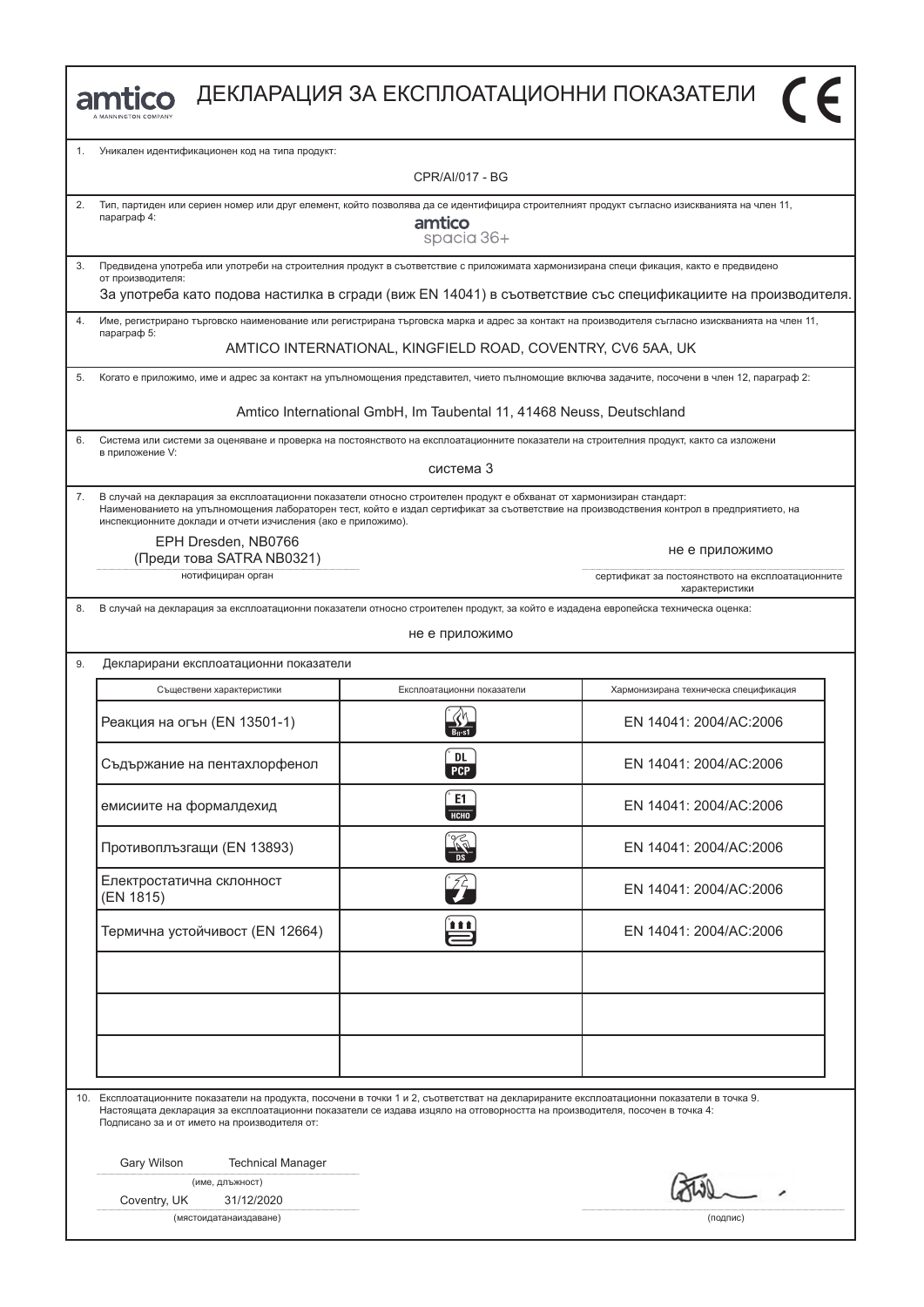1. Cod unic de identificare al produsului-tip:

CPR/AI/017 - RO

| 2. | Tipul, lotul sau numărul de serie sau orice alt element care permite identificarea produsului pentru construcții astfel cum este solicitat la articolul 11 alineatul (4):<br>amtico<br>spacia 36+                                                                                                           |                                                                                                                            |                                                                                                                              |  |
|----|-------------------------------------------------------------------------------------------------------------------------------------------------------------------------------------------------------------------------------------------------------------------------------------------------------------|----------------------------------------------------------------------------------------------------------------------------|------------------------------------------------------------------------------------------------------------------------------|--|
| 3. | Utilizarea sau utilizările preconizate ale produsului pentru construcții, în conformitate cu specificația tehnică armonizată aplicabilă, astfel cum este prevăzut de fabricant:                                                                                                                             |                                                                                                                            |                                                                                                                              |  |
|    |                                                                                                                                                                                                                                                                                                             |                                                                                                                            | Pentru utilizare ca acoperirea podelelor în clădiri (a se vedea EN 14041), în conformitate cu specificațiile producătorului. |  |
| 4. | Numele, denumirea comercială înregistrată sau marca comercială înregistrată și adresa de contact a producătorului, în conformitate cu articolul 11 alineatul (5):                                                                                                                                           |                                                                                                                            |                                                                                                                              |  |
|    |                                                                                                                                                                                                                                                                                                             | AMTICO INTERNATIONAL, KINGFIELD ROAD, COVENTRY, CV6 5AA, UK                                                                |                                                                                                                              |  |
| 5. | După caz, numele și adresa de contact a reprezentantului autorizat al cărui mandat acoperă atribuțiile specificate la articolul 12 alineatul (2):                                                                                                                                                           |                                                                                                                            |                                                                                                                              |  |
|    |                                                                                                                                                                                                                                                                                                             | Amtico International GmbH, Im Taubental 11, 41468 Neuss, Deutschland                                                       |                                                                                                                              |  |
| 6. | Sistemul sau sistemele de evaluare și verificare a constanței performanței produsului pentru construcții, astfel cum este prevăzut în anexa V:                                                                                                                                                              |                                                                                                                            |                                                                                                                              |  |
|    |                                                                                                                                                                                                                                                                                                             | Sistem 3                                                                                                                   |                                                                                                                              |  |
| 7. | În cazul declarației de performanță privind un produs pentru construcții acoperit de un standard armonizat:<br>Numele de laboratorul de testare notificat care a emis certificatul de conformitate a controlului producției în fabrică, rapoartele de inspecție și rapoarte de calcul<br>(dacă este cazul). |                                                                                                                            |                                                                                                                              |  |
|    | EPH Dresden, NB0766<br>(Anterior SATRA NB0321)                                                                                                                                                                                                                                                              |                                                                                                                            | Nu se aplică                                                                                                                 |  |
|    | Organismul notificat                                                                                                                                                                                                                                                                                        |                                                                                                                            | certificatul de constanță a performanței                                                                                     |  |
| 8. |                                                                                                                                                                                                                                                                                                             | În cazul declarației de performanță pentru un produs pentru construcții pentru care s-a emis o evaluare tehnică europeană: |                                                                                                                              |  |
|    |                                                                                                                                                                                                                                                                                                             | Nu se aplică                                                                                                               |                                                                                                                              |  |
| 9. | Performanța declarată                                                                                                                                                                                                                                                                                       |                                                                                                                            |                                                                                                                              |  |
|    | Caracteristici esențiale:                                                                                                                                                                                                                                                                                   | Performanță                                                                                                                | Specificațiile tehnice armonizate                                                                                            |  |
|    | Reacție la foc (EN 13501-1)                                                                                                                                                                                                                                                                                 | $B_{fl}$ -s1                                                                                                               | EN 14041: 2004/AC:2006                                                                                                       |  |
|    | Conținutului de pentaclorfenol                                                                                                                                                                                                                                                                              | DL<br><b>PCP</b>                                                                                                           | EN 14041: 2004/AC:2006                                                                                                       |  |
|    | Emisiile Formaldehidă                                                                                                                                                                                                                                                                                       | E1<br><b>HCHO</b>                                                                                                          | EN 14041: 2004/AC:2006                                                                                                       |  |
|    | rezistenta la alunecare (EN 13893)                                                                                                                                                                                                                                                                          |                                                                                                                            | EN 14041: 2004/AC:2006                                                                                                       |  |
|    | Propensitatea electrostatică<br>(EN 1815)                                                                                                                                                                                                                                                                   | $\widehat{\gamma}$                                                                                                         | EN 14041: 2004/AC:2006                                                                                                       |  |
|    | Rezistenta termica (EN 12664)                                                                                                                                                                                                                                                                               | <b>111</b>                                                                                                                 | EN 14041: 2004/AC:2006                                                                                                       |  |
|    |                                                                                                                                                                                                                                                                                                             |                                                                                                                            |                                                                                                                              |  |
|    |                                                                                                                                                                                                                                                                                                             |                                                                                                                            |                                                                                                                              |  |
|    |                                                                                                                                                                                                                                                                                                             |                                                                                                                            |                                                                                                                              |  |
|    | 10. Performanța produsului identificat la punctele 1 și 2 este în conformitate cu performanța declarată de la punctul 9<br>Această declarație de performanță este emisă pe răspunderea exclusivă a fabricantului identificat la punctul 4<br>Semnată pentru și în numele fabricantului de către:            |                                                                                                                            |                                                                                                                              |  |
|    | Gary Wilson<br><b>Technical Manager</b>                                                                                                                                                                                                                                                                     |                                                                                                                            |                                                                                                                              |  |
|    | (numele și funcția)                                                                                                                                                                                                                                                                                         |                                                                                                                            |                                                                                                                              |  |
|    | Coventry, UK<br>31/12/2020<br>(locul și data emiterii)                                                                                                                                                                                                                                                      |                                                                                                                            | (semnătura)                                                                                                                  |  |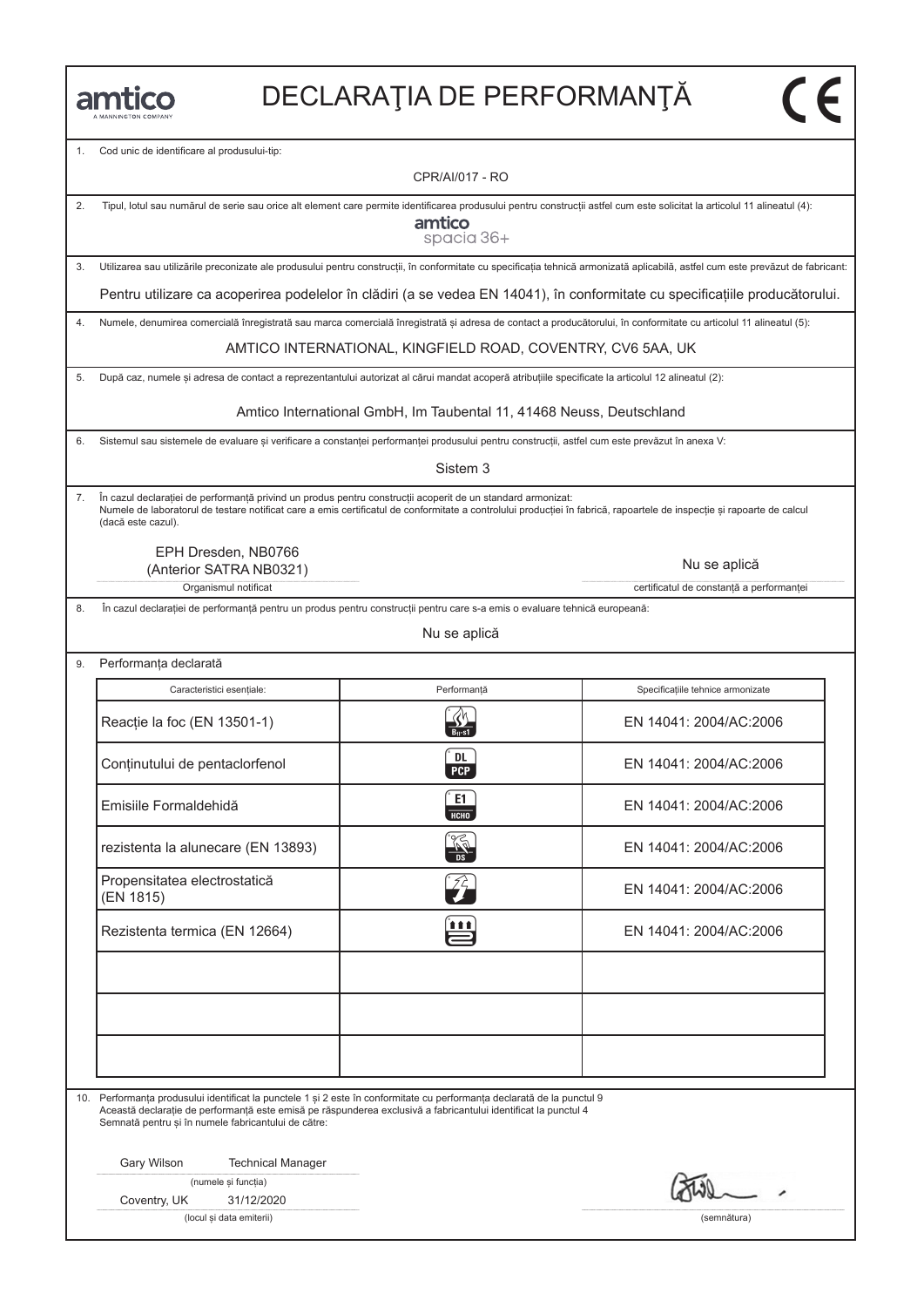#### IZJAVA O SVOJSTVIMA

1. Jedinstveni identifikacijski kod za vrstu proizvoda:

CPR/AI/017 - HR

2. Tip, serija ili serijski broj ili bilo koji drugi element koji omogućuje identifikaciju građevnog proizvoda u skladu s članom 11(4):

amtico spacia 36+

3. Namjenjena upotreba ili upotrebe građevnog proizvoda, kompatibilnog s usklađenom tehničkom specifikacijom, predviđena od strane proizvođača:

Za primjenu kao podna obloga u zgradama (vidi EN 14041) prema specifikacijama proizvođača.

4. Ime, registrirani trgovački naziv ili registrirani zaštitni znak i kontakt adresa proizvođača u skladu s članom 11(5):

AMTICO INTERNATIONAL, KINGFIELD ROAD, COVENTRY, CV6 5AA, UK

5. Gdje je primjenljivo, ime i kontakt adresa zastupnika čije ovlaštenje pokriva zadatke navedene u članu 12(2):

Amtico International GmbH, Im Taubental 11, 41468 Neuss, Deutschland

6. Sustav ili sustavi procjene i ispitivanja postojanosti svojstava građevnog proizvoda kako je navedeno u Aneksu V:

Sustav 3

7. Ako se izjava o svojstvima odnosi na građevni proizvod ovuhvaćen usklađenim standardom: Naziv prijavljenog ispitnog laboratorija koji je izdao potvrdu o sukladnosti tvorničke kontrole, izvješća inspekcije i izvješća obračuna (ako je relevantno).

EPH Dresden, NB0766 (Prethodno SATRA NB0321)

Nije primjenljivo

Tijelo za ocjenu sukladnosti **potvrda o postojanosti svojstava** potvrda o postojanosti svojstava

8. U slučaju da se izjava o svojstvima odnosi na građevni proizvod za koji je izdana europska tehnička ocjena:

Nije primjenljivo

9. Deklarirana svojstva

| Bitna obilježja                   | Svojstva           | Usklađena tehnička specifikacija |
|-----------------------------------|--------------------|----------------------------------|
| Reakcija na vatru (EN 13501-1)    |                    | EN 14041: 2004/AC:2006           |
| Sadržaj pentaklorfenola           | DL.<br><b>PCP</b>  | EN 14041: 2004/AC:2006           |
| Emisija formaldehida              | E1<br>HT           | EN 14041: 2004/AC:2006           |
| Otpornost na klizanje (EN 13893)  |                    | EN 14041: 2004/AC:2006           |
| Elektrostatska sklonost (EN 1815) | $\sqrt[\alpha]{2}$ | EN 14041: 2004/AC:2006           |
| Toplinski otpor (EN 12664)        | Ë                  | EN 14041: 2004/AC:2006           |
|                                   |                    |                                  |
|                                   |                    |                                  |
|                                   |                    |                                  |

10. Svojstva proizvoda navedenog u točkama 1 i 2 u skladu su s deklariranim svojstvima u točki 9. Ova izjava o svojstvima izdana je na isključivu odgovornost proizvođača navedenog u točki 4 Za i u ime proizvođača potpisao:

Gary Wilson Technical Manager

(ime i položaj)

Coventry, UK 31/12/2020

(mjesto i datum izdavanja) (potpis)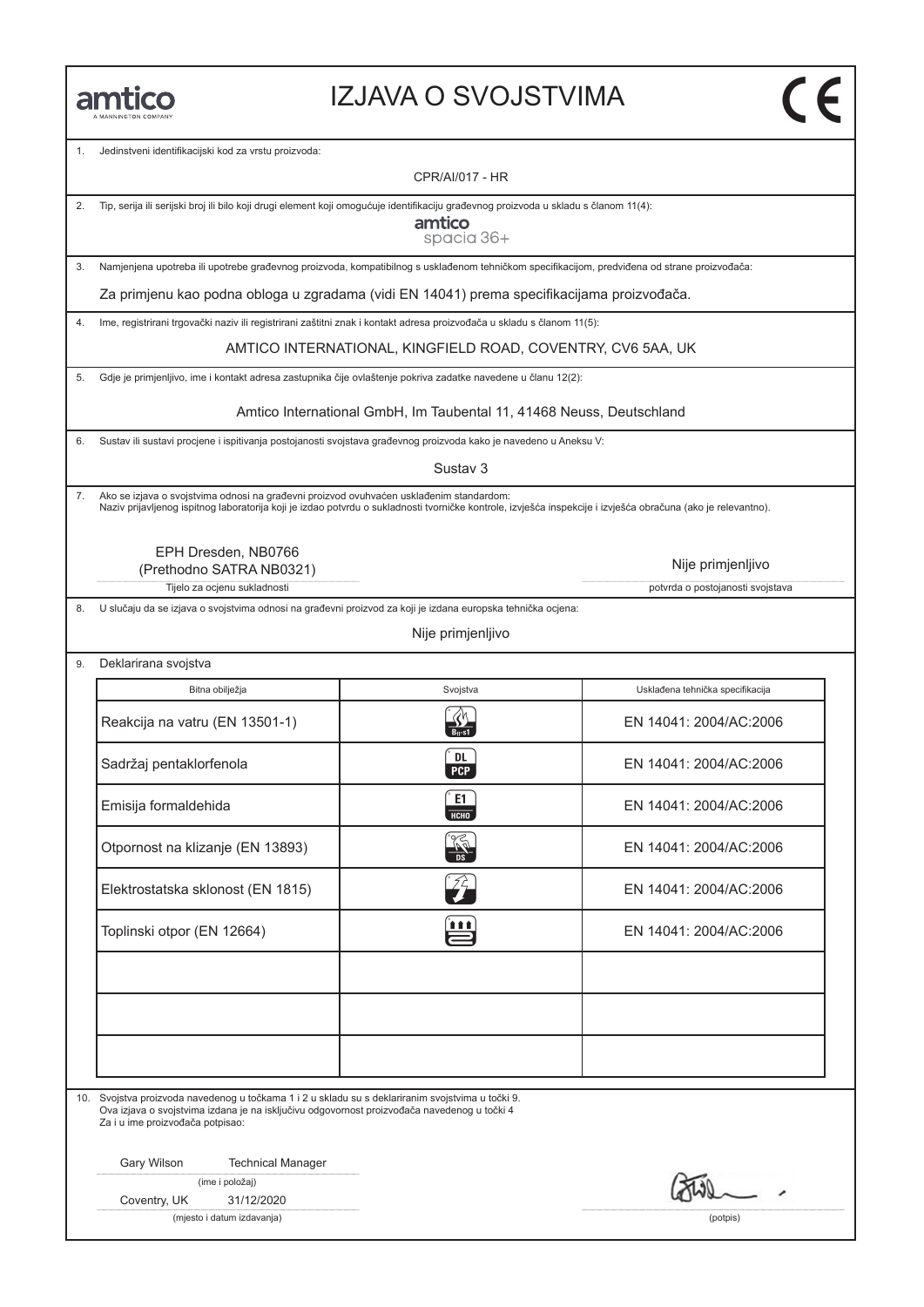

ДЕКЛАРАЦИЯ ОБ ЭКСПЛУАТАЦИОННЫХ ХАРАКТЕРИСТИКАХ

| 1. | Уникальный идентификационный код типа продукции:                                                                                                                                                                                                                                                                                                             |                                                                      |                                        |
|----|--------------------------------------------------------------------------------------------------------------------------------------------------------------------------------------------------------------------------------------------------------------------------------------------------------------------------------------------------------------|----------------------------------------------------------------------|----------------------------------------|
|    | <b>CPR/AI/017 - RU</b>                                                                                                                                                                                                                                                                                                                                       |                                                                      |                                        |
| 2. | Тип, партия или серийный номер или любой иной элемент, позволяющий идентифицировать строительный продукт в соответствии с положениями<br>Статьи 11(4):<br>amtico<br>spacia 36+                                                                                                                                                                               |                                                                      |                                        |
| 3. | Предусмотренное производителем назначение строительного продукта в соответствии с применимым гармонизированным техническим стандартам:                                                                                                                                                                                                                       |                                                                      |                                        |
|    | для использования в качестве напольного покрытия в помещениях (см. EN 14041) в соответствии со<br>спецификациями производителя.                                                                                                                                                                                                                              |                                                                      |                                        |
| 4. | Название, зарегистрированное торговое наименование или зарегистрированный товарный знак и контактный адрес производителя в соответствии с<br>положениями Статьи 11(5):                                                                                                                                                                                       |                                                                      |                                        |
|    |                                                                                                                                                                                                                                                                                                                                                              | AMTICO INTERNATIONAL, KINGFIELD ROAD, COVENTRY, CV6 5AA, UK          |                                        |
| 5. | Где применимо, название и контактный адрес уполномоченного представителя, действующего на основании мандата в соответствии с<br>положениями Статьи 12(2):                                                                                                                                                                                                    |                                                                      |                                        |
|    |                                                                                                                                                                                                                                                                                                                                                              | Amtico International GmbH, Im Taubental 11, 41468 Neuss, Deutschland |                                        |
| 6. | Система или системы оценки и подтверждения стабильности эксплуатационных характеристик строительной продукции, как указано в Приложении V:                                                                                                                                                                                                                   |                                                                      |                                        |
|    |                                                                                                                                                                                                                                                                                                                                                              | Система 3                                                            |                                        |
| 7. | В случае, если декларация об эксплуатационных характеристиках касается продукции, на которую распространяется гармонизированный стандарт:<br>Название нотифицированной лаборатории испытаний, выдавшей сертификат соответствия системы заводского производственного контроля, отчетов об<br>инспекции и отчетов о расчетах (где применимо):                  |                                                                      |                                        |
|    | EPH Dresden, NB0766<br>(Ранее SATRA NB0321)                                                                                                                                                                                                                                                                                                                  |                                                                      | не применимо                           |
|    | Нотифицированный орган                                                                                                                                                                                                                                                                                                                                       |                                                                      | сертификат стабильности характеристик  |
| 8. | В случае декларации об эксплуатационных характеристиках, касающихся строительной продукции, для которой была выдана европейская<br>техническая аттестация:<br>не применимо                                                                                                                                                                                   |                                                                      |                                        |
| 9. | Задекларированные эксплуатационные характеристики                                                                                                                                                                                                                                                                                                            |                                                                      |                                        |
|    | Существенные характеристики                                                                                                                                                                                                                                                                                                                                  | Эксплуатационные характеристики                                      | Гармонизированный технический стандарт |
|    | Реакция на воздействие огня<br>(EN 13501-1)                                                                                                                                                                                                                                                                                                                  |                                                                      | EN 14041: 2004/AC:2006                 |
|    | Содержание пентахлорофенола                                                                                                                                                                                                                                                                                                                                  | DL<br><b>PCP</b>                                                     | EN 14041: 2004/AC:2006                 |
|    | Эмиссия формальдегида                                                                                                                                                                                                                                                                                                                                        | E1<br><b>НСНО</b>                                                    | EN 14041: 2004/AC:2006                 |
|    | Сопротивление скольжению<br>(EN 13893)                                                                                                                                                                                                                                                                                                                       |                                                                      | EN 14041: 2004/AC:2006                 |
|    | Электростатическая склонность<br>(EN 1815)                                                                                                                                                                                                                                                                                                                   | 弅                                                                    | EN 14041: 2004/AC:2006                 |
|    | Термическое сопротивление<br>(EN 12664)                                                                                                                                                                                                                                                                                                                      | în                                                                   | EN 14041: 2004/AC:2006                 |
|    |                                                                                                                                                                                                                                                                                                                                                              |                                                                      |                                        |
|    |                                                                                                                                                                                                                                                                                                                                                              |                                                                      |                                        |
|    |                                                                                                                                                                                                                                                                                                                                                              |                                                                      |                                        |
|    | 10. Эксплуатационные характеристики продукции, указанной в пунктах 1 и 2, соответствуют задекларированным эксплуатационным характеристикам,<br>указанным в пункте 9. Настоящая декларация об эксплуатационных характеристиках выдана под личную ответственность производителя, указанного<br>в пункте 4.<br>Подписано от имени и по поручению производителя: |                                                                      |                                        |
|    | Gary Wilson<br><b>Technical Manager</b>                                                                                                                                                                                                                                                                                                                      |                                                                      |                                        |
|    | (имя и должность)<br>31/12/2020<br>Coventry, UK                                                                                                                                                                                                                                                                                                              |                                                                      | $\overline{\omega}$                    |

(место и дата выдачи) (подпись)